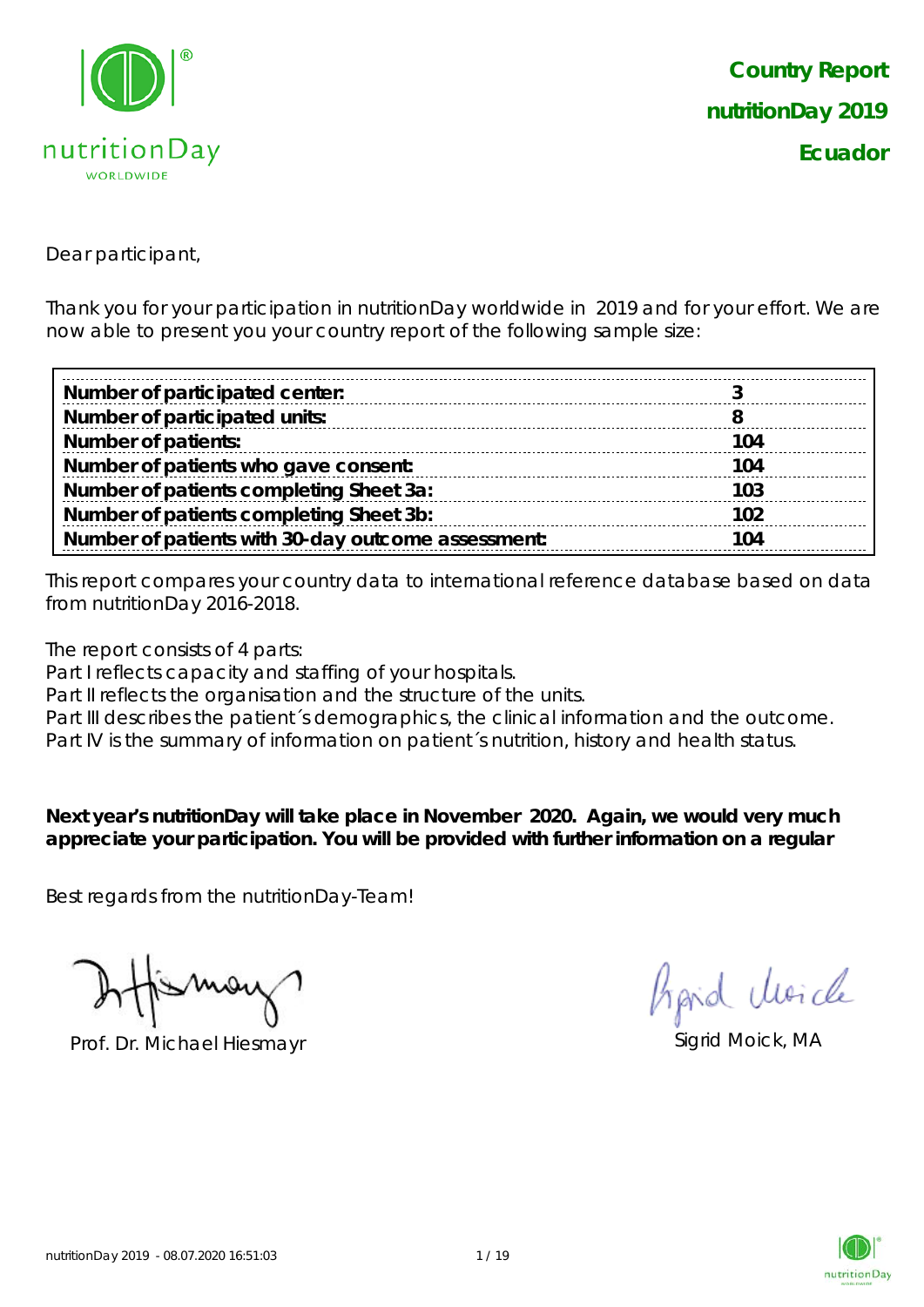## *I. Hospital capacity and staffing ("Hospital sheet")*

|                                                                                    | <b>YOUR RESULTS</b> | <b>REFERENCE RESULTS</b> |
|------------------------------------------------------------------------------------|---------------------|--------------------------|
| 1. Total number of beds in hospital                                                | 135 [129-211]       | 333 [194-630]            |
| 2. Total number of admissions in the hospital last<br>year                         | 5178 [5034-10184]   | 18005 [9101-36130]       |
|                                                                                    |                     |                          |
| 3. Total number of staff in the hospital                                           |                     |                          |
| <b>Total medical doctors</b>                                                       | 259 [222-270]       | 173 [80-399]             |
| <b>Medical specialists</b>                                                         | 140 [86-153]        | 116 [53-250]             |
| Medical non-specialists                                                            | 44 [32-72]          | 37 [14-84]               |
| <b>Nurses</b>                                                                      | 198 [140-257]       | 420 [183-836]            |
| <b>Dieticians</b>                                                                  | $0 [0-1]$           | $5[2-9]$                 |
| <b>Nutritionists</b>                                                               | $2[2-2]$            | $1[0-4]$                 |
| Pharmacists                                                                        | 24 [13-28]          | $7[4-21]$                |
| Kitchen staff                                                                      | 30 [20-31]          | 31 [15-59]               |
|                                                                                    |                     |                          |
| <b>Full time equivalent</b>                                                        |                     |                          |
| <b>Total medical doctors</b>                                                       | 167 [159-176]       | 148 [60-373]             |
| <b>Medical specialists</b>                                                         | 110 [95-125]        | 98 [45-251]              |
| Medical non-specialists                                                            | 72 [58-85]          | 36 [11-99]               |
| <b>Nurses</b>                                                                      | 257 [227-286]       | 364 [180-788]            |
| <b>Dieticians</b>                                                                  | $1[1-2]$            | $5[2-8]$                 |
| <b>Nutritionists</b>                                                               | $2[2-2]$            | $1[0-3]$                 |
| Pharmacists                                                                        | 28 [26-30]          | $6[3-18]$                |
| Kitchen staff                                                                      | 31 [31-32]          | 29 [15-55]               |
|                                                                                    |                     |                          |
| 4. Does the hospital have a nutrition care strategy?                               | 2 (66,7%) Yes       | 498 (79,4%) Yes          |
|                                                                                    |                     |                          |
| 5. Which nutrition-related standards or routine activities exist in your hospital? |                     |                          |
| Nutrition training is available                                                    | 1 (33,3%) Yes       | 434 (66,7%) Yes          |
| Nutrition steering committee is available                                          | 1 (33,3%) Yes       | 388 (59,6%) Yes          |
| Quality indicators are recorded and reported to national<br>or regional level      | 1 (33,3%) Yes       | 263 (40,4%) Yes          |
| Quality indicators are used for internal benchmarking                              | 1 (33,3%) Yes       | 337 (51,8%) Yes          |
| Patient feedback about food and food service is collected<br>using a questionnaire | 3 (100,0%) Yes      | 475 (73,0%) Yes          |
| None                                                                               | $0(0,0\%)$ Yes      | 30 (4,6%) Yes            |
| No answer given                                                                    | $0(0,0\%)$          | 24 (3,7%)                |

#### **6. Which codes are available /routinely used in your hospital for billing and reimbursement purposes?**

**Codes available**

Nutrition Support 2 (66,7%) Yes 313 (48,1%) Yes

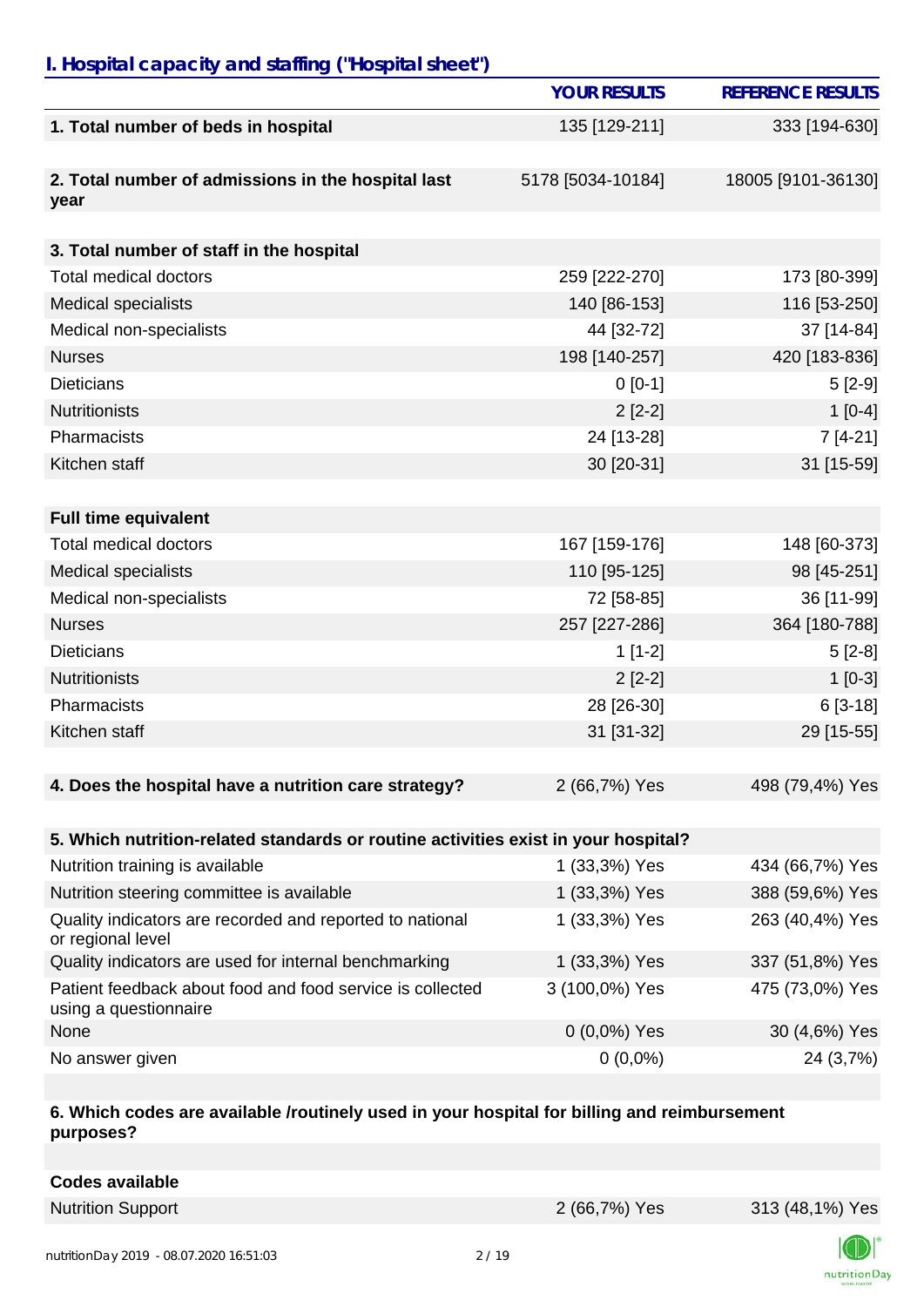| Oral nutrition supplements                                | 2 (66,7%) Yes | 239 (36,7%) Yes |
|-----------------------------------------------------------|---------------|-----------------|
| Parenteral nutrition                                      | 2 (66,7%) Yes | 375 (57,6%) Yes |
| <b>Enteral nutrition</b>                                  | 2 (66,7%) Yes | 334 (51,3%) Yes |
| Dietary counseling                                        | 2 (66,7%) Yes | 235 (36,1%) Yes |
| Specific dietary interventions                            | 2 (66,7%) Yes | 181 (27,8%) Yes |
| Screening for malnutrition                                | 0 (0,0%) Yes  | 187 (28,7%) Yes |
| <b>Risk of malnutrition</b>                               | 1 (33,3%) Yes | 160 (24,6%) Yes |
| Malnutrition (in general)                                 | 2 (66,7%) Yes | 294 (45,2%) Yes |
| Severity of malnutrition (i.e. mild, moderate, severe)    | 2 (66,7%) Yes | 280 (43,0%) Yes |
| No information available from billing/finance/controlling | 1 (33,3%) Yes | 109 (16,7%) Yes |
| No answer given                                           |               | 42 (6,5%)       |
|                                                           |               |                 |
| <b>Codes routinely used</b>                               |               |                 |
| <b>Nutrition Support</b>                                  | 2 (66,7%) Yes | 270 (41,5%) Yes |
| Oral nutrition supplements                                | 2 (66,7%) Yes | 209 (32,1%) Yes |
| Parenteral nutrition                                      | 2 (66,7%) Yes | 343 (52,7%) Yes |
| <b>Enteral nutrition</b>                                  | 2 (66,7%) Yes | 307 (47,2%) Yes |
| Dietary counseling                                        | 2 (66,7%) Yes | 198 (30,4%) Yes |
| Specific dietary interventions                            | 2 (66,7%) Yes | 159 (24,4%) Yes |
| Screening for malnutrition                                | 0 (0,0%) Yes  | 149 (22,9%) Yes |
| <b>Risk of malnutrition</b>                               | 1 (33,3%) Yes | 128 (19,7%) Yes |
| Malnutrition (in general)                                 | 2 (66,7%) Yes | 255 (39,2%) Yes |
| Severity of malnutrition (i.e. mild, moderate, severe)    | 2 (66,7%) Yes | 242 (37,2%) Yes |
| No information available from billing/finance/controlling | 1 (33,3%) Yes | 120 (18,4%) Yes |
| No answer given                                           |               | 53 (8,1%)       |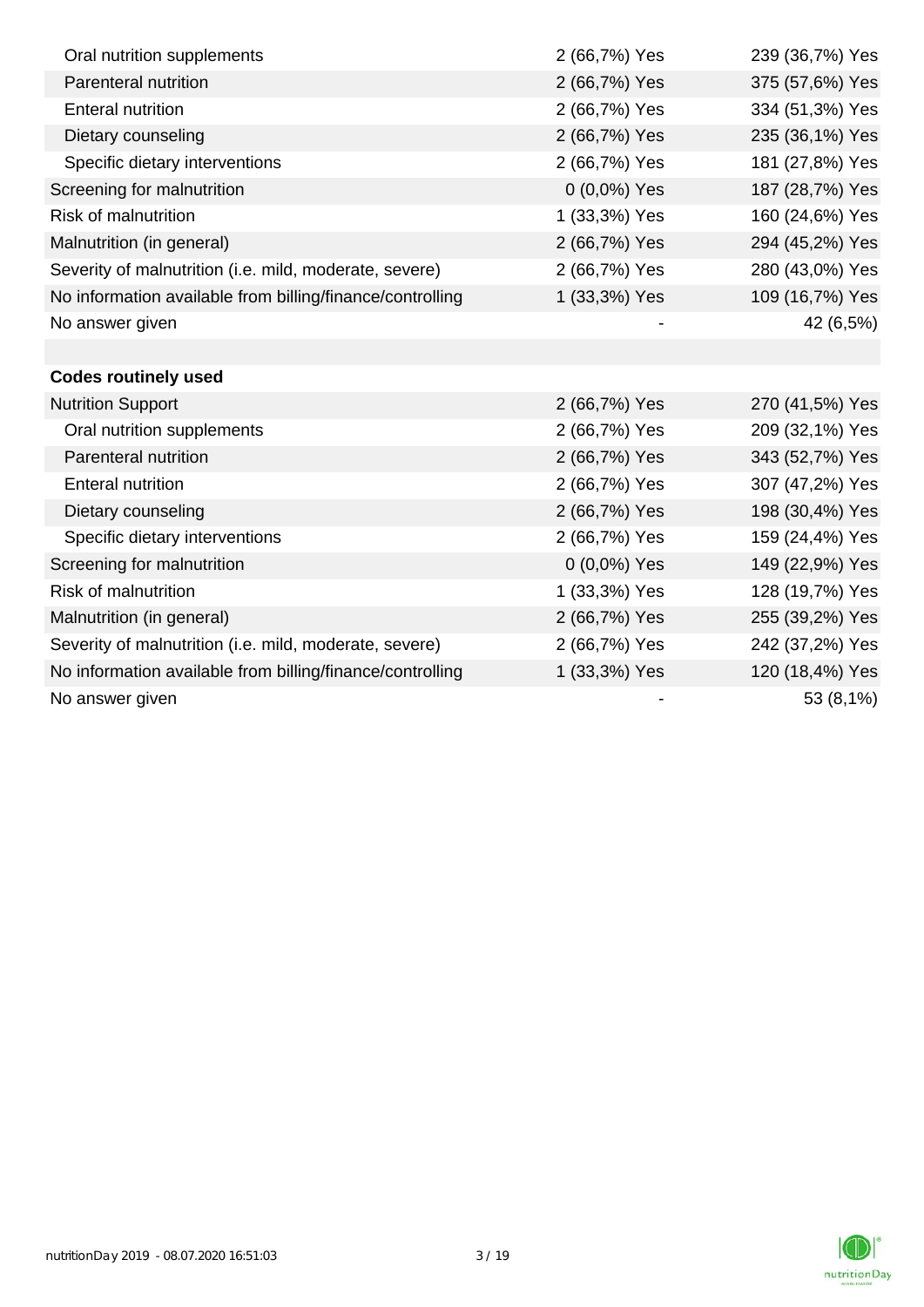### *II. Unit organisation and structures ("Sheet 1a/1b")*

|                                                                       | <b>YOUR RESULTS</b> | <b>REFERENCE RESULTS</b> |
|-----------------------------------------------------------------------|---------------------|--------------------------|
|                                                                       |                     |                          |
| Internal Medicine / General                                           | 2(25,0%)            | 21.1%                    |
| Internal Medicine / Cardiology                                        | $0(0,0\%)$          | 4.3%                     |
| Internal Medicine / Gastroenterology & hepatology                     | $0(0,0\%)$          | 7.8%                     |
| <b>Internal Medicine / Geriatrics</b>                                 | $0(0,0\%)$          | 9.7%                     |
| Internal Medicine / Infectious diseases                               | $0(0,0\%)$          | 0.6%                     |
| Internal Medicine / Nephrology                                        | $0(0,0\%)$          | 1.2%                     |
| Internal Medicine / Oncology (incl. radiotherapy)                     | $1(12,5\%)$         | 8.1%                     |
| Interdisciplinary                                                     | $0(0,0\%)$          | 3.4%                     |
| Long term care                                                        | $0(0,0\%)$          | 2.0%                     |
| Neurology                                                             | $0(0,0\%)$          | 3.6%                     |
| Surgery / General                                                     | 2(25,0%)            | 15.7%                    |
| Surgery/ Cardiac/Vascular/Thoracic                                    | $0(0,0\%)$          | 1.4%                     |
| Surgery / Neurosurgery                                                | $0(0,0\%)$          | 0.9%                     |
| Surgery / Orthopedic                                                  | $0(0,0\%)$          | 4.2%                     |
| Trauma                                                                | $0(0,0\%)$          | 0.9%                     |
| Ear Nose Throat (ENT)                                                 | $0(0,0\%)$          | 1.7%                     |
| Gynecology / Obstetrics                                               | $0(0,0\%)$          | 1.4%                     |
| <b>Pediatrics</b>                                                     | 2(25,0%)            | 0.1%                     |
| Psychiatry                                                            | $0(0,0\%)$          | 0.9%                     |
| <b>Others</b>                                                         | 1(12,5%)            | 11.1%                    |
|                                                                       |                     |                          |
| 2. Number of registered inpatients at noon                            | 34 [21-40]          | 25 [19-32]               |
|                                                                       |                     |                          |
| 3. Total bed capacity of the unit                                     | 35 [33-45]          | 30 [24-40]               |
|                                                                       |                     |                          |
| 4. Number of each type of staff in the unit for TODAY's morning shift |                     |                          |
| <b>Fully trained</b>                                                  |                     |                          |
| <b>Medical doctors</b>                                                | 14 [3-24]           | $4[2-7]$                 |
| <b>Nurses</b>                                                         | 4 [3-10]            | $5[3-8]$                 |
| Nursing aides                                                         | $4[3-4]$            | $2[1-4]$                 |
| <b>Dieticians</b>                                                     | $0 [0-0]$           | $1[0-1]$                 |
| <b>Nutritionists</b>                                                  | $0[0-0]$            | $0[0-1]$                 |
| Administrative staff                                                  | $2[1-2]$            | $1[0-1]$                 |
| Other staff involved in patient care                                  | $2[0-3]$            | $1[0-2]$                 |
|                                                                       |                     |                          |

| In training             |              |           |
|-------------------------|--------------|-----------|
| Medical doctors         | $11$ [10-12] | $1$ [0-3] |
| <b>Medical students</b> | $10$ [9-11]  | $0[0-2]$  |
| <b>Nurses</b>           | $4[4-5]$     | $1[0-3]$  |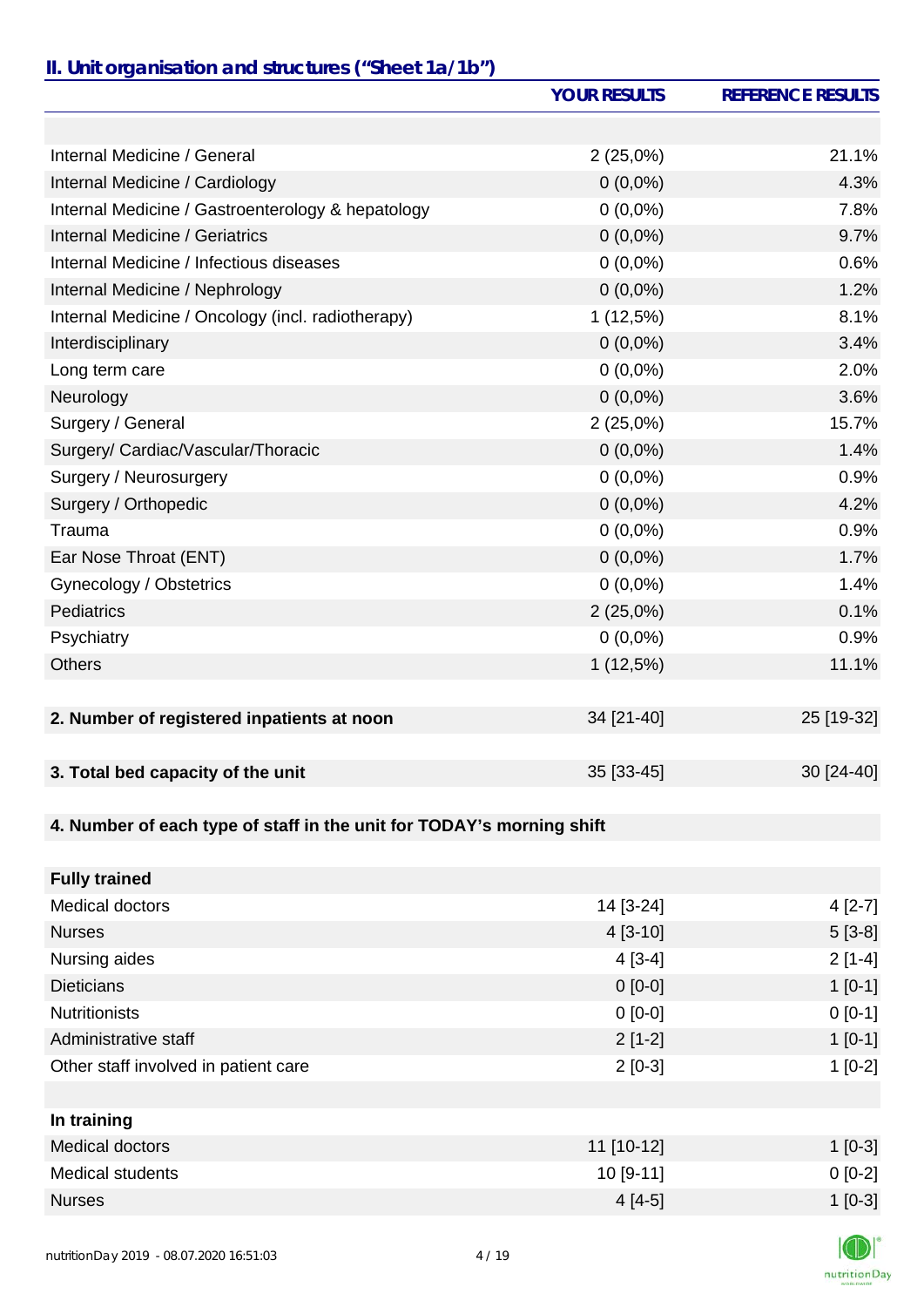| Nursing aides                                                                                       | $1[0-3]$      | $0[0-0]$         |
|-----------------------------------------------------------------------------------------------------|---------------|------------------|
| <b>Dieticians</b>                                                                                   | $0 [0-0]$     | $0[0-0]$         |
| <b>Nutritionists</b>                                                                                | $0 [0-1]$     | $0[0-0]$         |
| Other staff involved in patient care                                                                | $0 [0-0]$     | $0[0-0]$         |
|                                                                                                     |               |                  |
| 5. Is there a nutrition support team in your hospital<br>available?                                 | 5 (71,4%) Yes | 1018 (78,3%) Yes |
| 6. Does the unit have a nutrition care strategy?                                                    | 4 (57,1%) Yes | 984 (75,7%) Yes  |
| 7. Is there a person in your unit responsible for<br>nutrition care?                                | 4 (57,1%) Yes | 922 (70,9%) Yes  |
| 8. Is there a dietician, nutritionist or dietetic assistant<br>available for your unit?             | 3 (42,9%) Yes | 1239 (90,8%) Yes |
| 9. Is specific staff responsible for providing feeding<br>assistance to patients during meal times? | 2 (28,6%) Yes | 780 (60,0%) Yes  |
| 10. How do you MAINLY screen/monitor patients for<br>malnutrition?                                  |               |                  |
| At admission                                                                                        |               |                  |
| No routine screening                                                                                | 2 (25,0%) Yes | 109 (7,6%)       |
| No fixed criteria                                                                                   |               | 21(1,5%)         |
| Experience / visual assessment only                                                                 | 1 (12,5%) Yes | 102 (7,1%)       |
| Weighing / BMI only                                                                                 | 3 (37,5%) Yes | 201 (14,1%)      |
| Nutritional Risk Screening (NRS) 2002                                                               |               | 462 (32,3%)      |
| <b>Malnutrition Universal Screening Tool (MUST)</b>                                                 |               | 81(5,7%)         |
| Malnutrition Screening tool (MST)                                                                   | 1 (12,5%) Yes | 115 (8,0%)       |
| <b>SNAQ</b>                                                                                         |               | 13 (0,91%)       |
| Other formal tool                                                                                   |               | 249 (17,4%)      |
| I do not know                                                                                       |               | 11 (0,77%)       |
| Missing                                                                                             | 1(12,5%)      | 66 (4,6%)        |
|                                                                                                     |               |                  |
| <b>During hospital stay</b>                                                                         |               |                  |
| No routine monitoring                                                                               | 2 (25,0%) Yes | 133 (9,3%)       |
| No fixed criteria                                                                                   |               | 118 (8,3%)       |
| Experience / visual assessment only                                                                 | 1 (12,5%) Yes | 235 (16,4%)      |
| Weighing / BMI only                                                                                 | 3 (37,5%) Yes | 471 (32,9%)      |
| Other formal tool                                                                                   | 1 (12,5%) Yes | 375 (26,2%)      |
| I do not know                                                                                       |               | 32(2,2%)         |
| Missing                                                                                             | 1(12,5%)      | 66 (4,6%)        |
|                                                                                                     |               |                  |
| 11a. Do you routinely use guidelines or standards for<br>nutrition care?                            | 3 (42,9%) Yes | 1043 (82,1%) Yes |

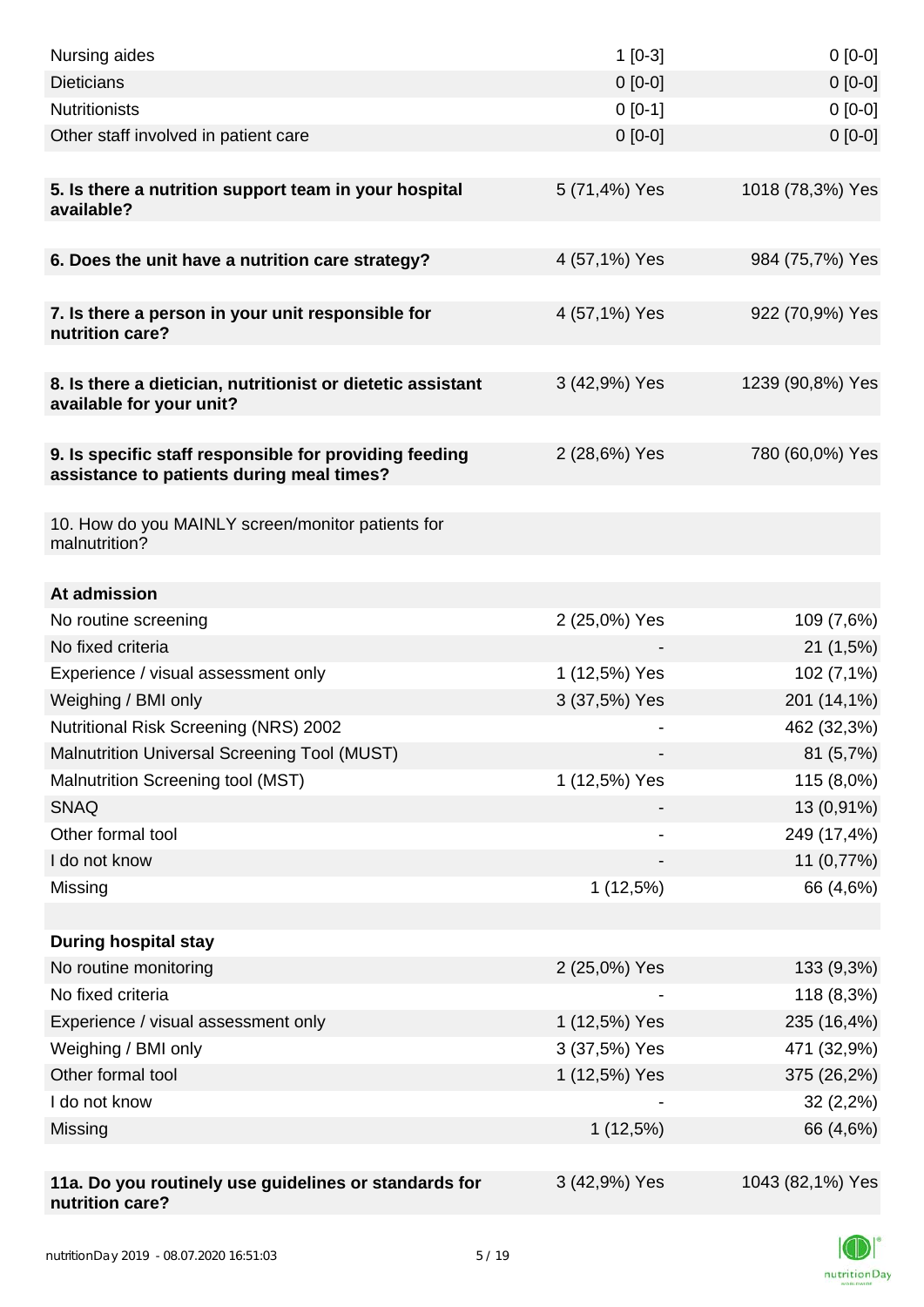| 11b. If yes, which one is mainly used?  |                          |             |
|-----------------------------------------|--------------------------|-------------|
| International guidelines                | 2 (66,7%) Yes            | 257 (24,6%) |
| National guidelines                     |                          | 166 (15,9%) |
| Standards on hospital level             | 1 (33,3%) Yes            | 378 (36,2%) |
| Standards on unit level                 |                          | 65 (6,2%)   |
| Individual patient nutrition care plans |                          | 155 (14,9%) |
| Other                                   | $\overline{\phantom{0}}$ | $11(1,1\%)$ |
| Missing                                 |                          | $11(1,1\%)$ |
|                                         |                          |             |

# **12. What is routinely done in your unit for given patient groups?**

| At risk                                                    |               |             |
|------------------------------------------------------------|---------------|-------------|
| Watchful waiting                                           | 3 (37,5%) Yes | 399 (27,9%) |
| Discuss nutrition care activities during ward rounds       | 3 (37,5%) Yes | 614 (42,9%) |
| Develop an individual nutrition care plan                  | 4 (50,0%) Yes | 720 (50,3%) |
| Initiate treatment / nutrition intervention                | 3 (37,5%) Yes | 820 (57,3%) |
| Consult a nutrition expert (dietician, nutritionist, etc.) | 4 (50,0%) Yes | 828 (57,9%) |
| Consult a medical professional                             | 2 (25,0%) Yes | 505 (35,3%) |
| Calculate energy requirements                              | 3 (37,5%) Yes | 652 (45,6%) |
| Calculate protein requirements                             | 3 (37,5%) Yes | 630 (44,1%) |
|                                                            |               |             |
| <b>Malnourished</b>                                        |               |             |
| Watchful waiting                                           | 3 (37,5%) Yes | 280 (19,6%) |
| Discuss nutrition care activities during ward rounds       | 3 (37,5%) Yes | 675 (47,2%) |
| Develop an individual nutrition care plan                  | 4 (50,0%) Yes | 792 (55,4%) |
| Initiate treatment / nutrition intervention                | 4 (50,0%) Yes | 884 (61,8%) |
| Consult a nutrition expert (dietician, nutritionist, etc.) | 3 (37,5%) Yes | 823 (57,6%) |
| Consult a medical professional                             | 2 (25,0%) Yes | 579 (40,5%) |
| Calculate energy requirements                              | 3 (37,5%) Yes | 763 (53,4%) |
| Calculate protein requirements                             | 3 (37,5%) Yes | 745 (52,1%) |
|                                                            |               |             |
| <b>Every patient</b>                                       |               |             |
| Watchful waiting                                           | 4 (50,0%) Yes | 700 (49,0%) |
| Discuss nutrition care activities during ward rounds       | 2 (25,0%) Yes | 358 (25,0%) |
| Develop an individual nutrition care plan                  | 1 (12,5%) Yes | 250 (17,5%) |
| Initiate treatment / nutrition intervention                | 1 (12,5%) Yes | 197 (13,8%) |
| Consult a nutrition expert (dietician, nutritionist, etc.) |               | 264 (18,5%) |
| Consult a medical professional                             | 3 (37,5%) Yes | 307 (21,5%) |
| Calculate energy requirements                              | 2 (25,0%) Yes | 186 (13,0%) |
| Calculate protein requirements                             | 2 (25,0%) Yes | 168 (11,7%) |
|                                                            |               |             |

### **Never**

Watchful waiting 105 (7,3%)



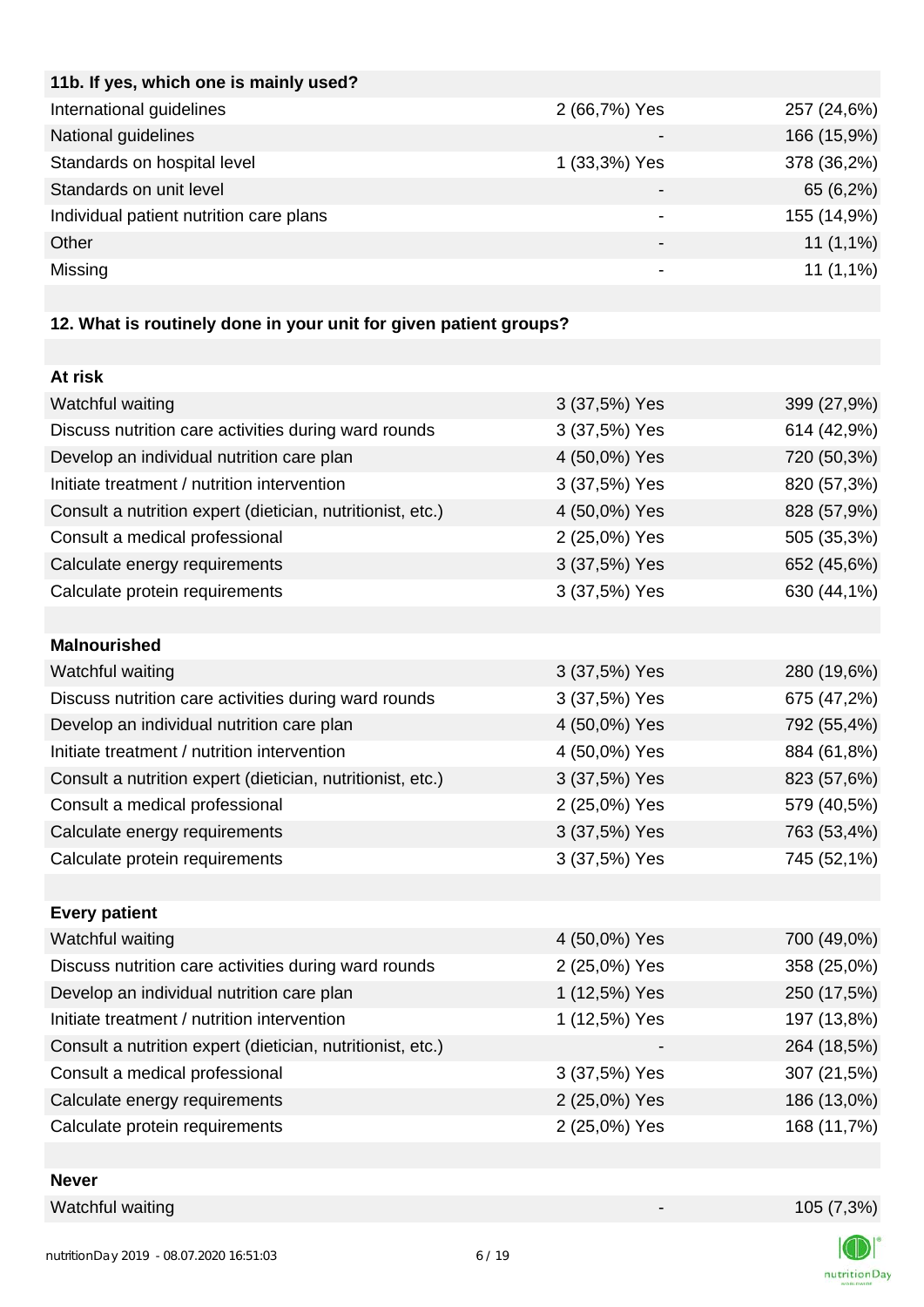| Discuss nutrition care activities during ward rounds               | 2 (25,0%) Yes                | 77 (5,4%)    |
|--------------------------------------------------------------------|------------------------------|--------------|
| Develop an individual nutrition care plan                          | 1 (12,5%) Yes                | 62 (4,3%)    |
| Initiate treatment / nutrition intervention                        | 2 (25,0%) Yes                | 19 (1,3%)    |
| Consult a nutrition expert (dietician, nutritionist, etc.)         | 3 (37,5%) Yes                | 20 (1,4%)    |
| Consult a medical professional                                     | 1 (12,5%) Yes                | 146 (10,2%)  |
| Calculate energy requirements                                      | 2 (25,0%) Yes                | 141 (9,9%)   |
| Calculate protein requirements                                     | 2 (25,0%) Yes                | 165 (11,5%)  |
|                                                                    |                              |              |
| I do not know                                                      |                              |              |
| Watchful waiting                                                   |                              | 71 (5,0%)    |
| Discuss nutrition care activities during ward rounds               |                              | 54 (3,8%)    |
| Develop an individual nutrition care plan                          |                              | 41 (2,9%)    |
| Initiate treatment / nutrition intervention                        |                              | 34 (2,4%)    |
| Consult a nutrition expert (dietician, nutritionist, etc.)         |                              | 33(2,3%)     |
| Consult a medical professional                                     | $\qquad \qquad \blacksquare$ | 86 (6,0%)    |
| Calculate energy requirements                                      |                              | 65 (4,5%)    |
| Calculate protein requirements                                     |                              | 71 (5,0%)    |
|                                                                    |                              |              |
| 13. When do you routinely weigh your patients?                     |                              |              |
| at admission                                                       | 4 (50,0%) Yes                | 928 (64,9%)  |
| Within 24 hours                                                    |                              | 210 (14,7%)  |
| Within 48 hours                                                    | 1 (12,5%) Yes                | 79 (5,5%)    |
| Within 72 hours                                                    |                              | 39 (2,7%)    |
| Every week                                                         |                              | 627 (43,8%)  |
| Occasionally                                                       | 1 (12,5%) Yes                | 158 (11,0%)  |
| When requested                                                     | 4 (50,0%) Yes                | 728 (50,9%)  |
| At discharge                                                       |                              | 67 (4,7%)    |
| Never                                                              |                              | 17 (1,2%)    |
| I do not know                                                      |                              | 6(0,42%)     |
| No answer given                                                    | 3(16,7%)                     | 69 (4,8%)    |
|                                                                    |                              |              |
| 14. What do you do to support adequate food intake of patients?    |                              |              |
| Offer additional meals or in between snacks                        | 3 (37,5%) Yes                | 1096 (76,6%) |
| Offer meal choices                                                 | 1 (12,5%) Yes                | 1055 (73,8%) |
| Offer different portion sizes                                      | 1 (12,5%) Yes                | 934 (65,3%)  |
| Consider food presentation                                         | 2 (25,0%) Yes                | 502 (35,1%)  |
| Change food texture/consistency as needed                          | 6 (75,0%) Yes                | 1175 (82,2%) |
| Consider patient problems with eating and drinking                 | 5 (62,5%) Yes                | 1166 (81,5%) |
| Ensure that mealtimes are undisturbed/protected<br>mealtime policy |                              | 324 (22,7%)  |
| Promote positive eating environment                                | 1 (12,5%) Yes                | 419 (29,3%)  |
| Consider cultural/religious preferences                            | 1 (12,5%) Yes                | 903 (63,1%)  |
| Consider patient allergies / intolerances                          | 4 (50,0%) Yes                | 1045 (73,1%) |
| Other                                                              | 2 (25,0%) Yes                | 103 (7,2%)   |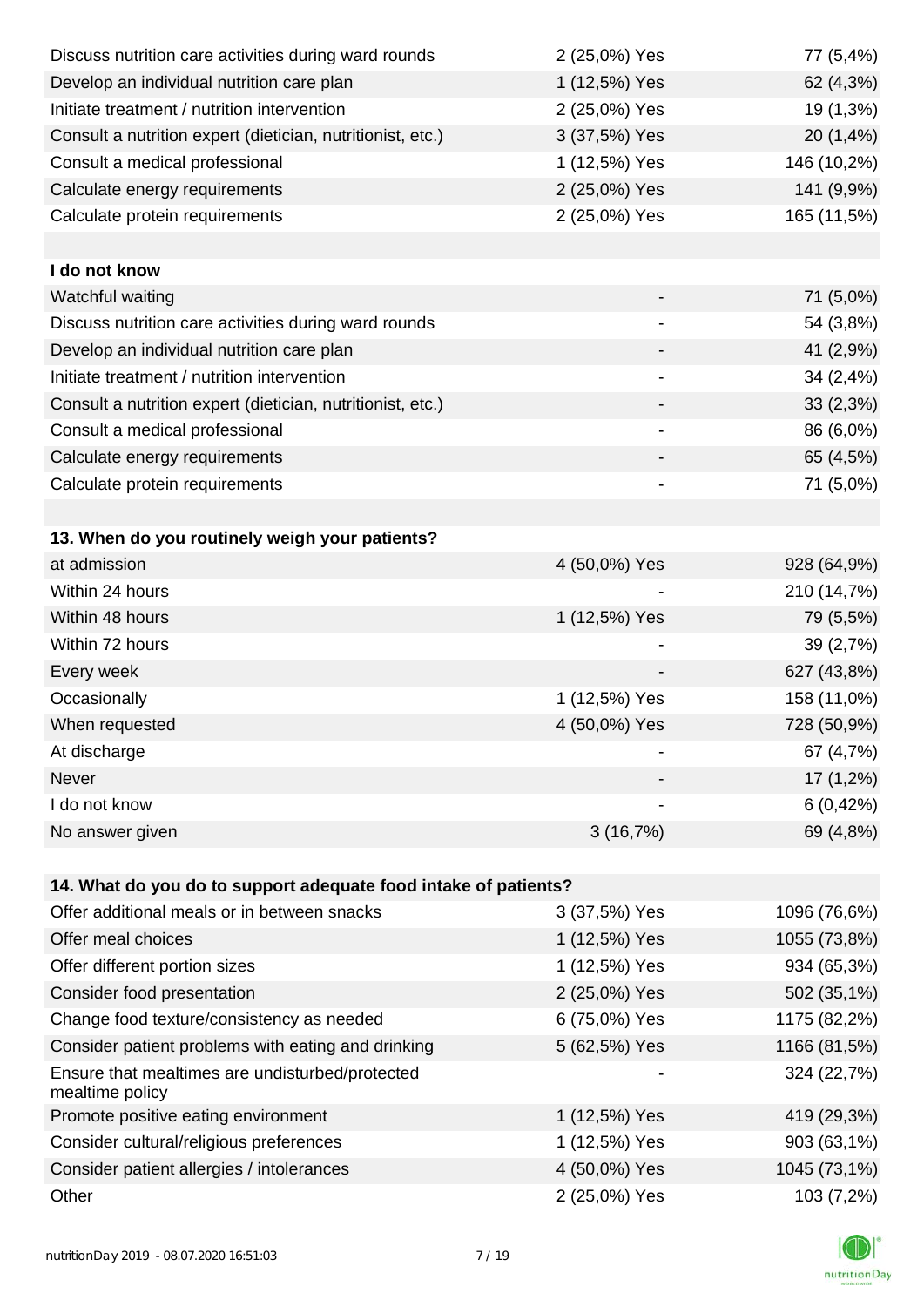| I do not know                                                                        |               | 26 (1,8%)       |
|--------------------------------------------------------------------------------------|---------------|-----------------|
| No answer given                                                                      | 1(12,5%)      | 67 (4,7%)       |
| 15. Which nutrition-related standards or routine activities exist in your unit?      |               |                 |
| Nutrition training is available                                                      | 2 (25,0%) Yes | 821 (57,4%)     |
| Reporting of nutrition related information to hospital<br>managers                   |               | 608 (42,5%)     |
| Quality indicators are recorded and reported to national<br>or regional level        |               | 448 (31,3%)     |
| Quality indicators are used for internal benchmarking                                | 2 (25,0%) Yes | 513 (35,9%)     |
| Patient feedback about food and food service is collected<br>using a questionnaire   | 1 (12,5%) Yes | 884 (61,8%)     |
| None                                                                                 | 2 (25,0%) Yes | 41 (2,9%)       |
| I do not know                                                                        | 1 (12,5%) Yes | 61 (4,3%)       |
| No answer given                                                                      | 1(12,5%)      | 151 (10,6%)     |
|                                                                                      |               |                 |
| 16. At admission what is asked and documented?                                       |               |                 |
| Change in weight                                                                     | 5 (62,5%) Yes | 1104 (77,2%)    |
| Eating habits/difficulties                                                           | 1 (12,5%) Yes | 1041 (72,8%)    |
| Nutrition before admission                                                           | 4 (50,0%) Yes | 823 (57,6%)     |
| None                                                                                 |               | 18 (1,3%)       |
| I do not know                                                                        |               | 33(2,3%)        |
| No answer given                                                                      | 1(12,5%)      | 153 (10,7%)     |
|                                                                                      |               |                 |
| 17. On what forms is there a specific part about eating, nutrition or malnutrition?  |               |                 |
|                                                                                      |               |                 |
| a. Patient Record has a section for                                                  |               |                 |
| indicating if the patient is malnourished or at risk of<br>malnutrition              | 5 (62,5%) Yes | 1037 (72,5%)    |
| nutrition treatment                                                                  | 1 (12,5%) Yes | 837 (58,5%)     |
| None                                                                                 | 1 (12,5%) Yes | 65 (4,5%)       |
| I do not know                                                                        |               | 42 (2,9%)       |
|                                                                                      |               |                 |
| b. Discharge Letter                                                                  |               |                 |
| summarizes nutrition treatment received during stay                                  | 1 (12,5%) Yes | 592 (41,4%)     |
| makes future nutrition-related recommendations                                       | 5 (62,5%) Yes | 816 (57,1%)     |
| None                                                                                 | 1 (12,5%) Yes | 137 (9,6%)      |
| I do not know                                                                        |               | 128 (9,0%)      |
|                                                                                      |               |                 |
| 18. Do you provide brochures about malnutrition to<br>at risk/malnourished patients? | 2 (28,6%) Yes | 519 (45,2%) Yes |
|                                                                                      |               |                 |
| 19. Who filled in this sheet?                                                        |               |                 |
| Head staff                                                                           | 2 (25,0%) Yes | 411 (28,7%)     |
| Dietician                                                                            | 3 (37,5%) Yes | 717 (50,1%)     |
| <b>Nurse</b>                                                                         |               | 388 (27,1%)     |
|                                                                                      | 1 (12,5%) Yes |                 |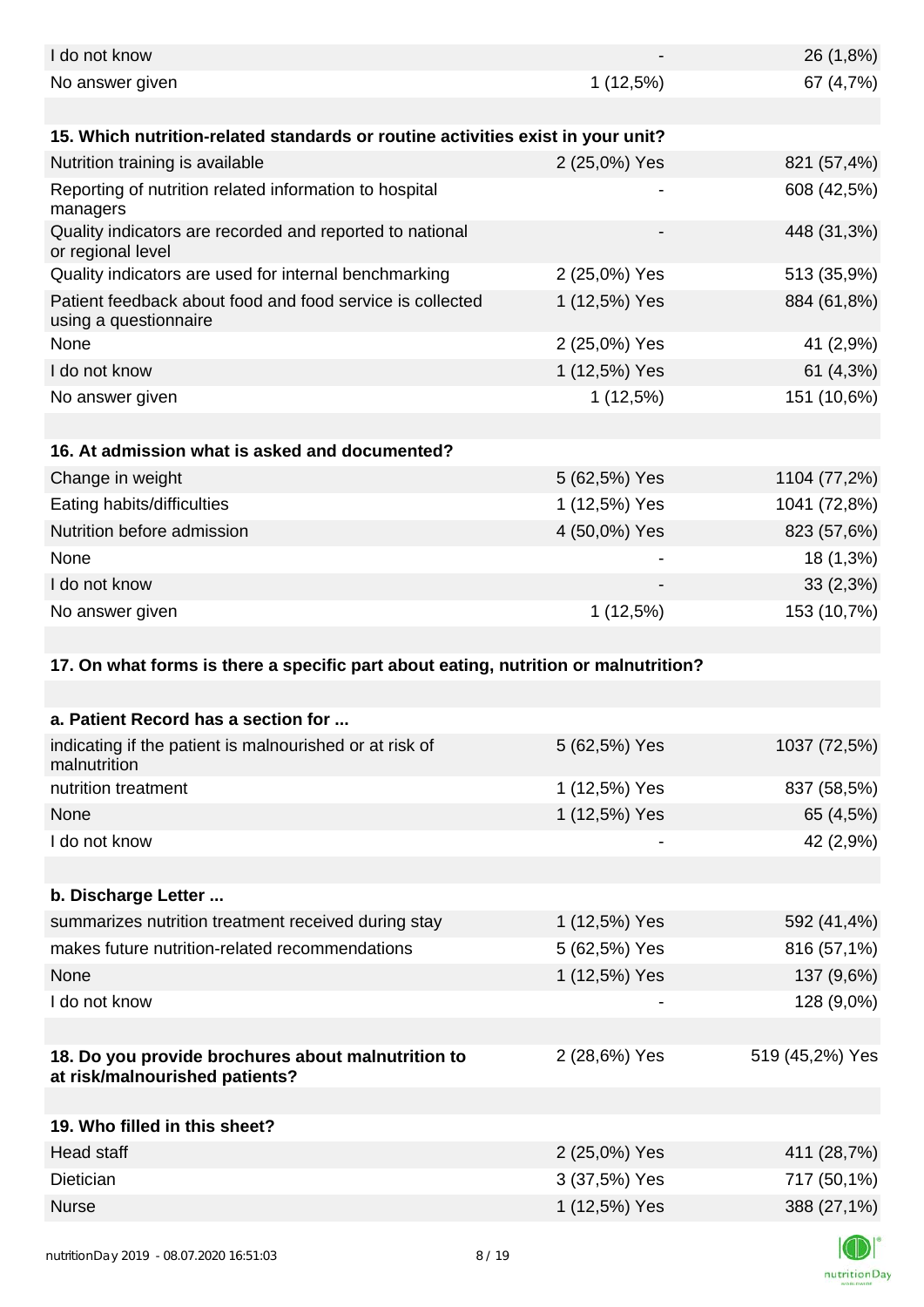| Physician            | 2 (25,0%) Yes            | 175 (12,2%) |
|----------------------|--------------------------|-------------|
| Administrative staff | $\overline{\phantom{0}}$ | 13 (0,91%)  |
| Other                | $\overline{\phantom{0}}$ | 71 (5,0%)   |
| None                 | $\overline{\phantom{0}}$ |             |
| I do not know        | $\overline{\phantom{0}}$ | 15(1,0%)    |

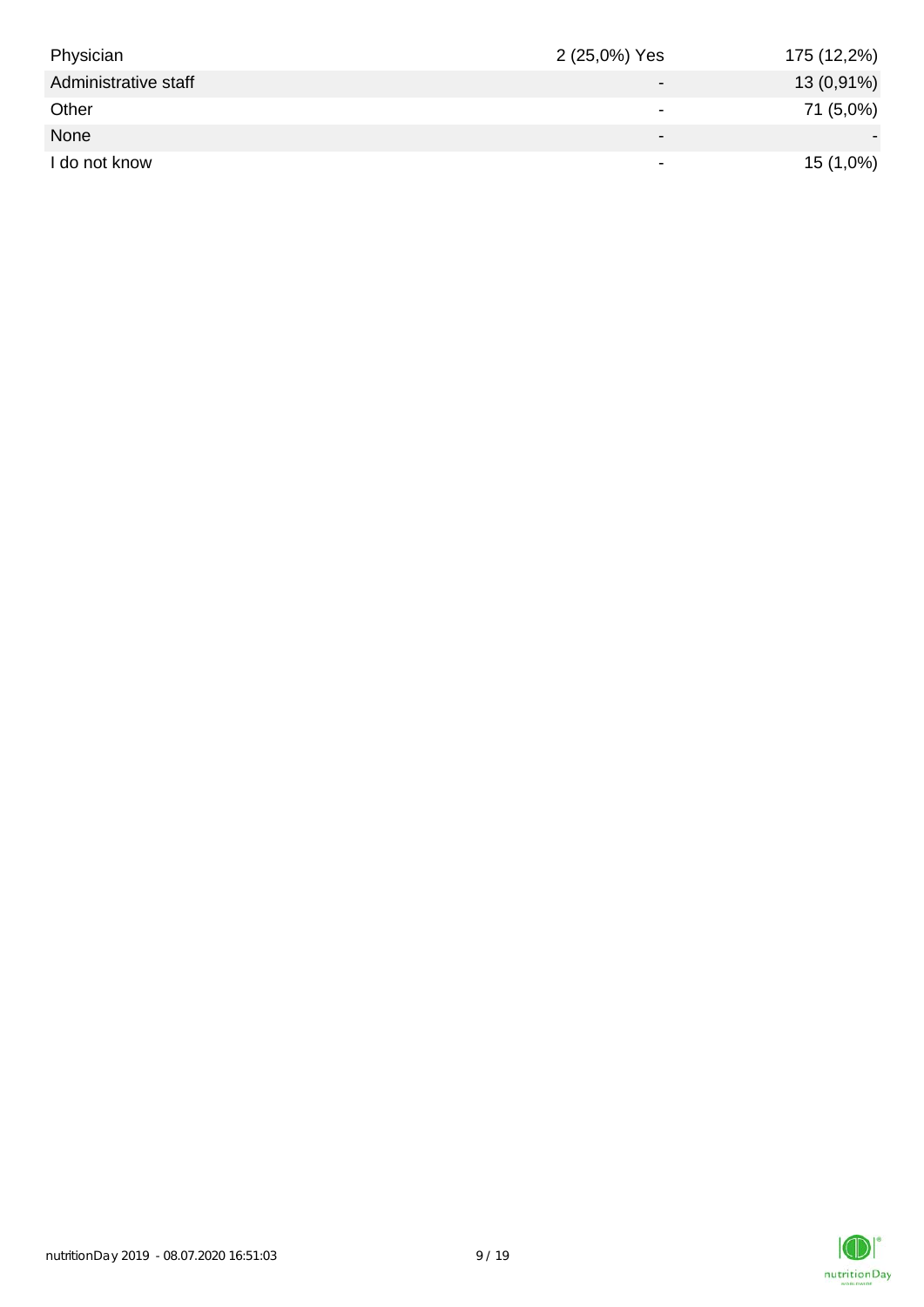|                                                                                         | <b>YOUR RESULTS</b> | <b>REFERENCE RESULTS</b> |
|-----------------------------------------------------------------------------------------|---------------------|--------------------------|
|                                                                                         |                     |                          |
| Total                                                                                   | 104                 | 27195                    |
| Age                                                                                     | 48 [30-66]          | 67 [53-78]               |
| Female                                                                                  | 49 (47,1%)          | 13525 (49,7%)            |
| Weight                                                                                  | $65,4\pm17,1$       | $69,9+18,9$              |
| Height                                                                                  | 158±11              | $165 \pm 10$             |
| <b>BMI</b>                                                                              | $26,5+6,9$          | $25,5+5,9$               |
|                                                                                         |                     |                          |
| 1. This hospital admission was                                                          |                     |                          |
| planned                                                                                 | 40 (38,5%)          | 9881 (36,3%)             |
| an emergency                                                                            | 59 (56,7%)          | 14977 (55,1%)            |
| I do not know                                                                           | 5(4,8%)             | 2337 (8,6%)              |
| No answer given                                                                         |                     |                          |
|                                                                                         |                     |                          |
| 2a. Diagnosis at admission                                                              |                     |                          |
| 0100 Infectious and parasitic diseases                                                  | 6(5,8%)             | 2442 (9,0%)              |
| 0200 Neoplasms                                                                          | 25 (24,0%)          | 4873 (17,9%)             |
| 0300 Blood and bloodforming organs and the immune<br>mechanism                          | 4(3,8%)             | 1724 (6,3%)              |
| 0400 Endocrine, nutritional and metabolic diseases                                      | 7(6,7%)             | 3266 (12,0%)             |
| 0500 Mental health                                                                      | 1(0,96%)            | 1218 (4,5%)              |
| 0600 Nervous system                                                                     | 4(3,8%)             | 2493 (9,2%)              |
| 0700 Eye and adnexa                                                                     |                     | 339 (1,2%)               |
| 0800 Ear and mastoid process                                                            |                     | 172 (0,63%)              |
| 0900 Circulatory system                                                                 | 9(8,7%)             | 5629 (20,7%)             |
| 1000 Respiratory system                                                                 | 12 (11,5%)          | 4217 (15,5%)             |
| 1100 Digestive system                                                                   | 22 (21,2%)          | 6840 (25,2%)             |
| 1200 Skin and subcutaneous tissue                                                       | 9(8,7%)             | 1244 (4,6%)              |
| 1300 Musculoskeletal system and connective tissue                                       | 22 (21,2%)          | 4246 (15,6%)             |
| 1400 Genitourinary system                                                               | 9(8,7%)             | 2809 (10,3%)             |
| 1500 Pregnancy, childbirth and the puerperium                                           |                     | 222 (0,82%)              |
| 1600 Conditions originating in the perinatal period                                     |                     | 36 (0,13%)               |
| 1700 Congenital/chromosomal abnormalities                                               |                     | 52 (0,19%)               |
| 1800 Symptoms, signs, abnormal clinical/lab findings                                    |                     | 1319 (4,9%)              |
| 1900 Injury, poisoning                                                                  | 2(1,9%              | 724 (2,7%)               |
| 2000 External causes of morbidity and mortality (e.g.<br>transport accidents, assaults) | 11 (10,6%)          | 671 (2,5%)               |
| 2100 Factors influencing health status and contact with<br>health services              | 1(0,96%)            | 990 (3,6%)               |
| No answer given                                                                         |                     |                          |

## **3. Which conditions/comorbidities does this patient have?**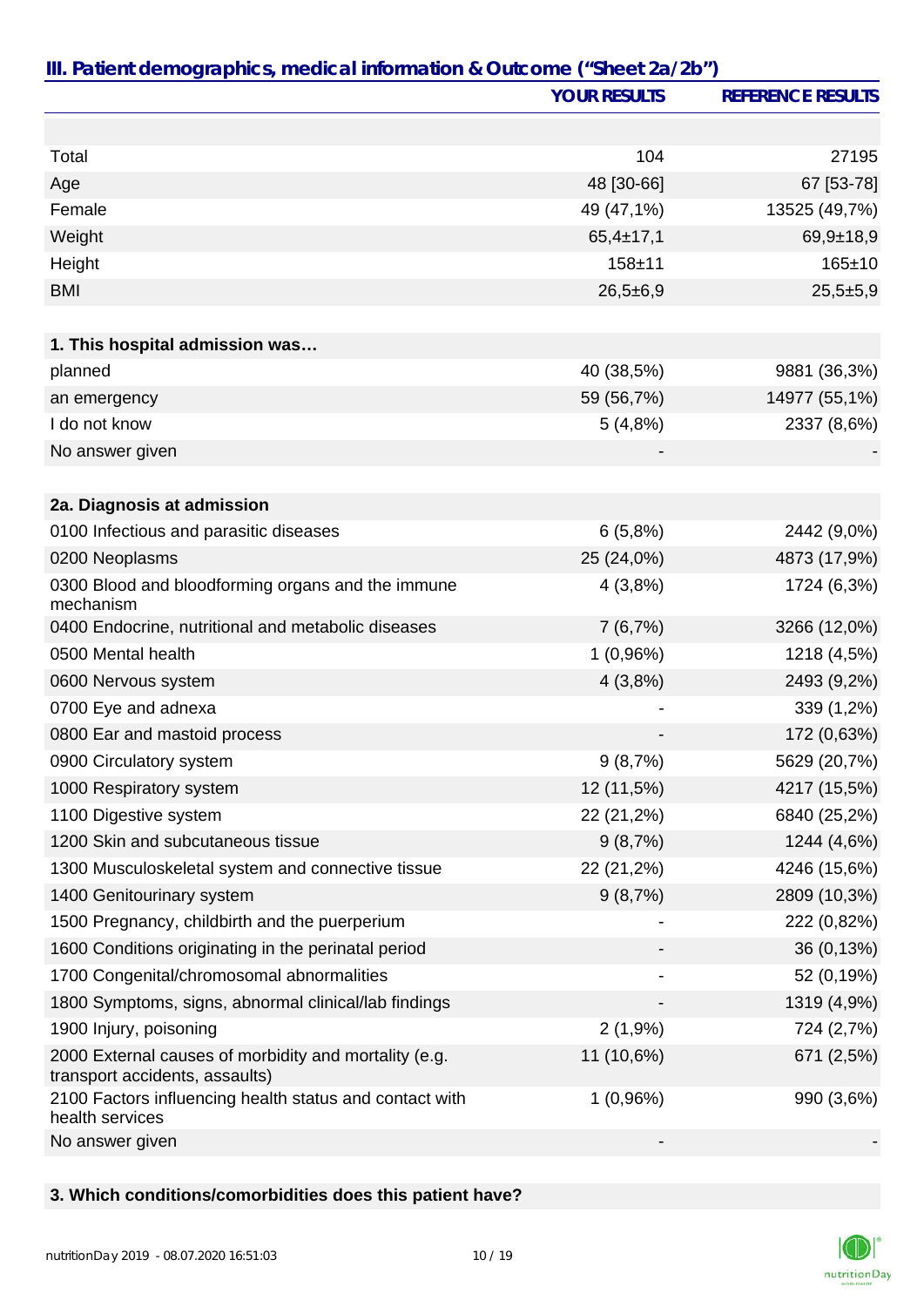| Cardiac insufficiency                                | 9(8,7%)    | 5264 (21,3%)  |
|------------------------------------------------------|------------|---------------|
| Myocardial infarction                                |            | 1338 (5,5%)   |
| Chronic lung disease                                 | 3(2,9%)    | 3466 (14,1%)  |
| Cerebral vascular disease                            | 1 (0,96%)  | 2274 (9,3%)   |
| Peripheral vascular disease                          | 5(4,8%)    | 2842 (11,6%)  |
| Chronic liver disease                                | 6(5,8%)    | 1477 (6,1%)   |
| Chronic kidney disease                               | 4(3,9%)    | 2817 (11,6%)  |
| <b>Diabetes</b>                                      | 10 (9,6%)  | 5968 (24,2%)  |
| Cancer                                               | 23 (22,1%) | 5709 (23,2%)  |
| Infection                                            | 4(3,8%)    | 3578 (14,6%)  |
| Dementia                                             |            | 1229 (5,1%)   |
| Major depressive disorder                            |            | 1233 (5,1%)   |
| Other chronic mental disorder                        |            | 1229 (5,1%)   |
| Other chronic disease                                | 16 (15,4%) | 6369 (25,9%)  |
| None                                                 | 46 (44,2%) | 4869 (17,9%)  |
|                                                      |            |               |
| 4a. Previous operation during this hospital stay     |            |               |
| Yes, planned                                         | 19 (18,3%) | 5304 (19,5%)  |
| Yes, acute                                           | 10 (9,6%)  | 1634 (6,0%)   |
| <b>No</b>                                            | 74 (71,2%) | 17917 (65,9%) |
| I do not know                                        |            | 313 (1,2%)    |
| Missing                                              | 1(0,96%)   | 2027 (7,5%)   |
|                                                      |            |               |
| Days since operation                                 | $0 [0-2]$  | $3[1-11]$     |
|                                                      |            |               |
| 4b. Planned operation during this hospital stay      |            |               |
| Yes, today or tomorrow                               | 14 (13,5%) | 1998 (7,3%)   |
| Yes, later                                           | 7(6,7%)    | 1411 (5,2%)   |
| No                                                   | 78 (75,0%) | 19908 (73,2%) |
| I do not know                                        |            | 1082 (4,0%)   |
| Missing                                              | 5(4,8%)    | 2796 (10,3%)  |
|                                                      |            |               |
| 5. Previous ICU admission during this hospital stay? | 14 (13,6%) | 2731 (10,6%)  |
| (Yes)                                                |            |               |
| 6. Is this patient terminally ill?                   | 8(7,7%)    | 1729 (6,4%)   |
|                                                      |            |               |
| 7. Fluid status                                      |            |               |
| Normal                                               | 92 (88,5%) | 20820 (76,6%) |
| Overloaded                                           |            | 1466 (5,4%)   |
| Dehydrated                                           | 5(4,8%)    | 1298 (4,8%)   |
| I do not know                                        | 7(6,7%)    | 3611 (13,3%)  |
| Missing                                              |            |               |
|                                                      |            |               |

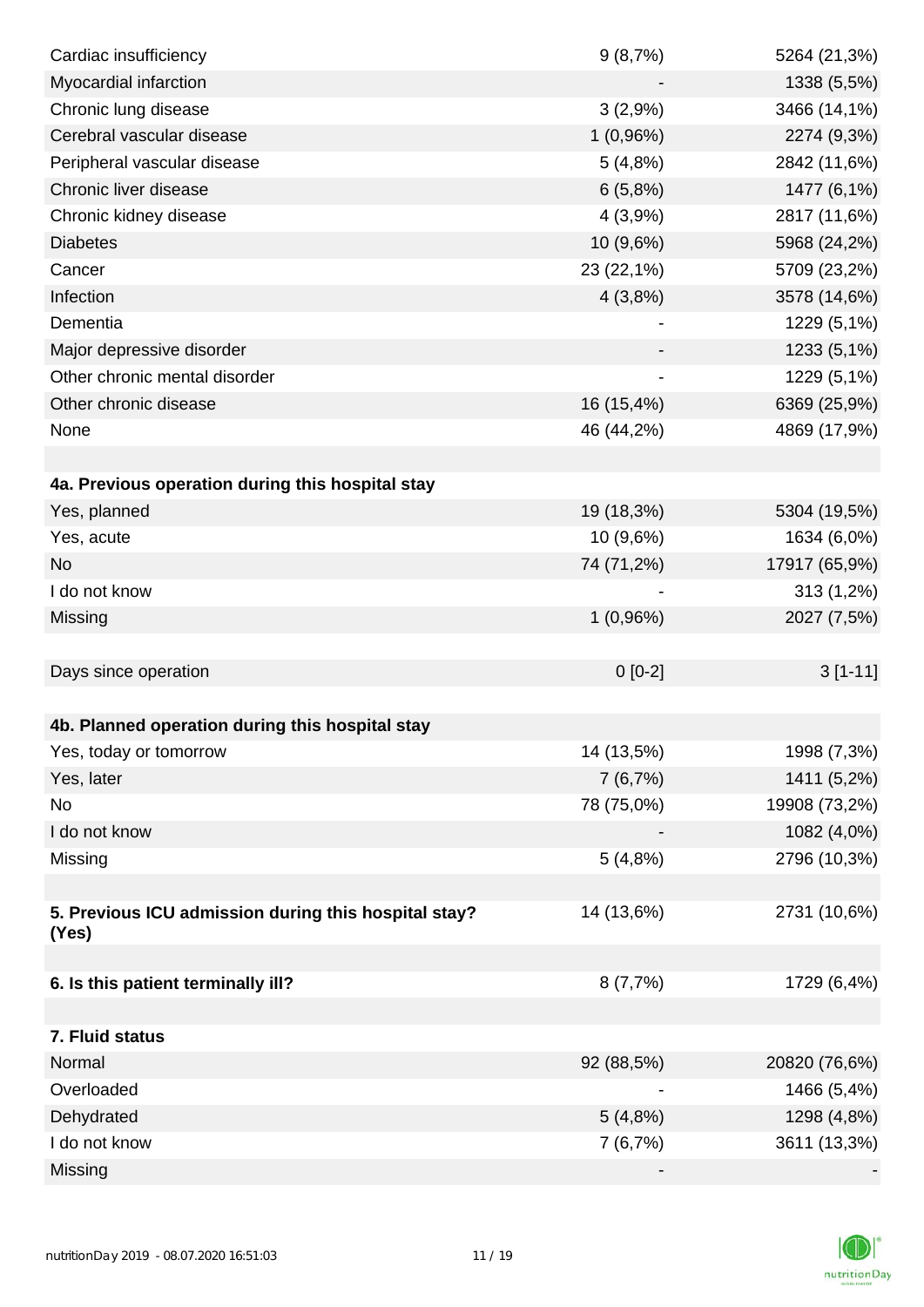| 8. Number of different medications planned                                               |            |               |
|------------------------------------------------------------------------------------------|------------|---------------|
| Oral                                                                                     | $1[0-2]$   | $5[2-8]$      |
| Other                                                                                    | $2[1-4]$   | $2[1-4]$      |
|                                                                                          |            |               |
| 9. Was this patient identified as malnourished or at risk of malnutrition?               |            |               |
| Malnourished                                                                             | 2(1,9%)    | 3264 (12,0%)  |
| At risk                                                                                  | 6(5,8%)    | 4856 (17,9%)  |
| <b>No</b>                                                                                | 86 (82,7%) | 16820 (61,8%) |
| I do not know                                                                            | 10 (9,6%)  | 2255 (8,3%)   |
| Missing                                                                                  |            |               |
|                                                                                          |            |               |
| 10. IV Fluids                                                                            |            |               |
| Electrolyte solution (NaCl, Ringers lactate, etc)                                        | 69 (66,3%) | 9496 (34,9%)  |
| 5% Glucose solution                                                                      | 29 (27,9%) | 2615 (9,6%)   |
|                                                                                          |            |               |
| 11. Number of ONS drinks planned                                                         | $0[0-0]$   | $0[0-0]$      |
|                                                                                          |            |               |
| 12. Nutrition intake                                                                     |            |               |
| Regular hospital food                                                                    | 56 (53,8%) | 15788 (58,1%) |
| Fortified/enriched hospital food                                                         | 4(3,8%)    | 3133 (11,5%)  |
| Protein/energy supplement (e.g. ONS drinks)                                              | 4(3,8%)    | 4012 (14,8%)  |
| <b>Enteral nutrition</b>                                                                 | 4(3,8%)    | 1315 (4,8%)   |
| Parenteral nutrition                                                                     | 2(1,9%)    | 1286 (4,7%)   |
| Special diet                                                                             | 35 (33,7%) | 8834 (32,5%)  |
| None                                                                                     | 7(6,7%)    | 1283 (4,7%)   |
|                                                                                          |            |               |
| 13a. All lines and Tubes                                                                 |            |               |
| <b>Central Venous</b>                                                                    | 8(7,8%)    | 2360 (9,2%)   |
| Peripheral venous access                                                                 | 88 (85,4%) | 12501 (48,7%) |
| Nasogastric                                                                              | 3(2,9%)    | 680 (2,6%)    |
| Nasojejunal                                                                              |            | 135 (0,53%)   |
| Nasoduadenal                                                                             |            | 99 (0,39%)    |
| Enterostoma                                                                              |            | 126 (0,49%)   |
| Percutaneous endoscopy/surgical gastrostomy                                              | 1(0,97%)   | 234 (0,91%)   |
| Percutaneous endoscopy/surgical jejunostomy                                              |            | 95 (0,37%)    |
| None                                                                                     | 8(7,7%)    | 12303 (45,2%) |
|                                                                                          |            |               |
| 13b. Were there complications with nutrition related lines<br>and tubes since admission? |            |               |
| Yes, previously                                                                          | 3(2,9%)    | 362(1,3%)     |
| Yes, ongoing                                                                             |            | 227 (0,83%)   |
| <b>No</b>                                                                                | 95 (91,3%) | 21227 (78,1%) |
| I do not know                                                                            | 3(2,9%)    | 2312 (8,5%)   |
| Missing                                                                                  | 3(2,9%)    | 3067 (11,3%)  |

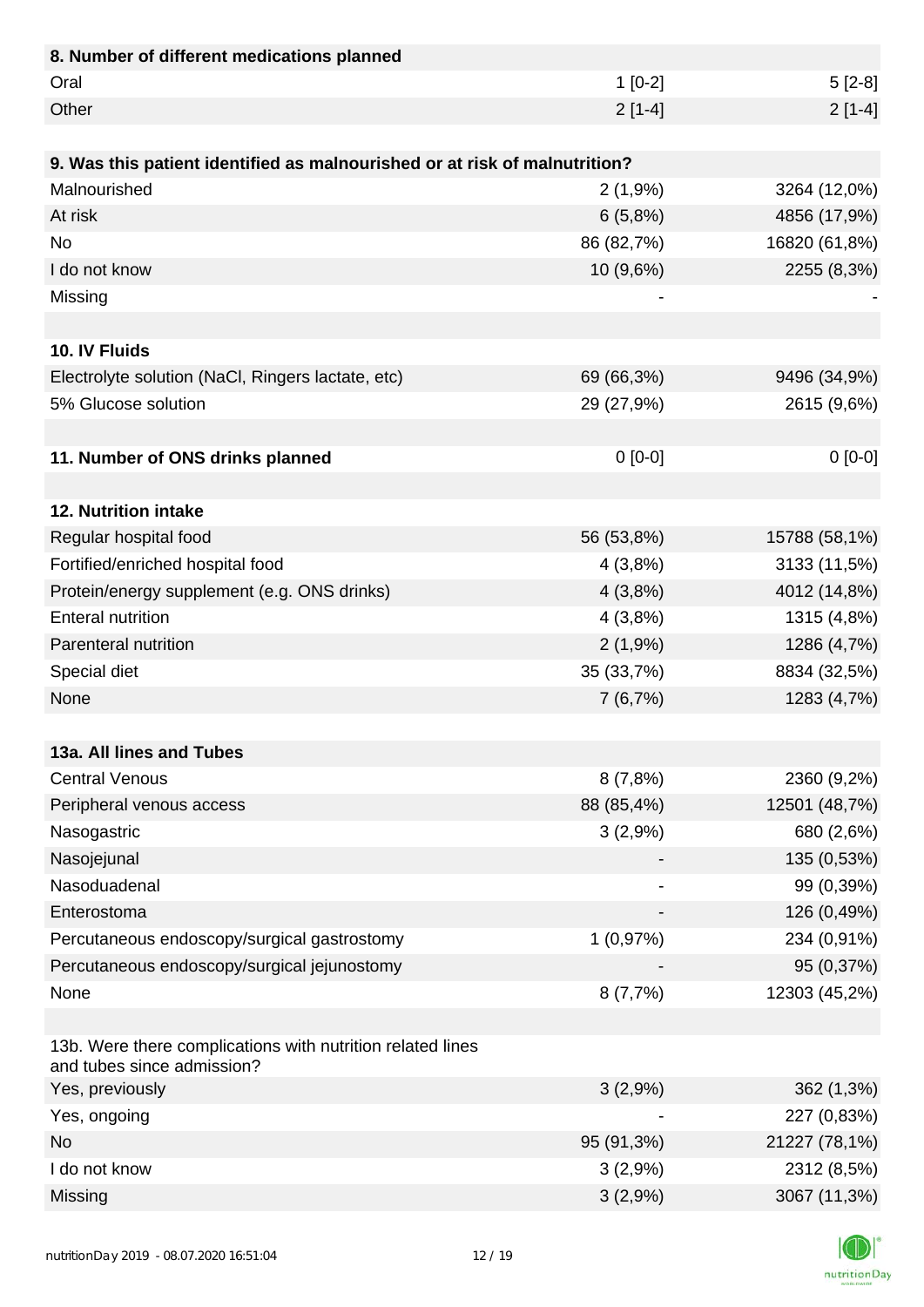| 14. Please indicate if any of the following was done for this patient since admission |            |               |
|---------------------------------------------------------------------------------------|------------|---------------|
| Energy requirements were determined                                                   | 12 (11,7%) | 9593 (37,3%)  |
| Protein requirements were determined                                                  | 11 (10,7%) | 8543 (33,3%)  |
| Food/Nutrition intake was recorded in the patient record                              | 14 (13,6%) | 11079 (43,1%) |
| Nutrition treatment plan was developed                                                | 17 (16,5%) | 9042 (35,2%)  |
| Nutrition expert was consulted                                                        | 11 (10,7%) | 9313 (36,3%)  |
| Malnutrition status is recorded in the patient record                                 | 10 (9,7%)  | 8238 (32,1%)  |
| None                                                                                  |            |               |
|                                                                                       |            |               |
| 15a. Energy goal                                                                      |            |               |
| < 500 kcal                                                                            | 2(1,9%     | 1046 (3,8%)   |
| 500-999 kcal                                                                          | 1(0,96%)   | 269 (0,99%)   |
| 1000-1499 kcal                                                                        | 2(1,9%)    | 2400 (8,8%)   |
| 1500-1999 kcal                                                                        | 27 (26,0%) | 8218 (30,2%)  |
| >=2000 kcal                                                                           | 1(0,96%)   | 2704 (9,9%)   |
| Not determined                                                                        | 67 (64,4%) |               |
| I do not know                                                                         |            | 8749 (32,2%)  |
|                                                                                       | 3(2,9%)    | 2265 (8,3%)   |
| Missing                                                                               | 1(0,96%)   | 1544 (5,7%)   |
|                                                                                       |            |               |
| 15b. Energy intake                                                                    |            |               |
| < 500 kcal                                                                            | 3(2,9%)    | 1697 (6,2%)   |
| 500-999 kcal                                                                          | 1(0,96%)   | 1257 (4,6%)   |
| 1000-1499 kcal                                                                        | 5(4,8%)    | 3424 (12,6%)  |
| 1500-1999 kcal                                                                        | 23 (22,1%) | 5999 (22,1%)  |
| >=2000 kcal                                                                           | 1(0,96%)   | 1448 (5,3%)   |
| Not determined                                                                        | 67 (64,4%) | 8533 (31,4%)  |
| I do not know                                                                         | 3(2,9%)    | 3276 (12,0%)  |
| Missing                                                                               | 1(0,96%)   | 1561 (5,7%)   |
|                                                                                       |            |               |
| 16. Since admission, this patient's health status has                                 |            |               |
| Improved                                                                              | 60 (57,7%) | 12837 (47,2%) |
| Deteriorated                                                                          | 4(3,8%)    | 1433 (5,3%)   |
| Remained the same                                                                     | 22 (21,2%) | 7057 (25,9%)  |
| This patient has just been admitted                                                   | 11 (10,6%) | 1699 (6,2%)   |
| I do not know                                                                         | 6(5,8%)    | 2663 (9,8%)   |
| Missing                                                                               | 1(0,96%)   | 1506 (5,5%)   |
|                                                                                       |            |               |
| Length of hospital stay (days)                                                        | 10 [6-19]  | 12 [6-23]     |
|                                                                                       |            |               |
| <b>Outcome Code</b>                                                                   |            |               |
| 1= Still in the hospital                                                              | $2(1,9\%)$ | 2601 (9,6%)   |
| 2= Transferred to another hospital                                                    | 3(2,9%)    | 571 (2,1%)    |
| 3= Transferred to long term care                                                      |            | 1107 (4,1%)   |
|                                                                                       |            |               |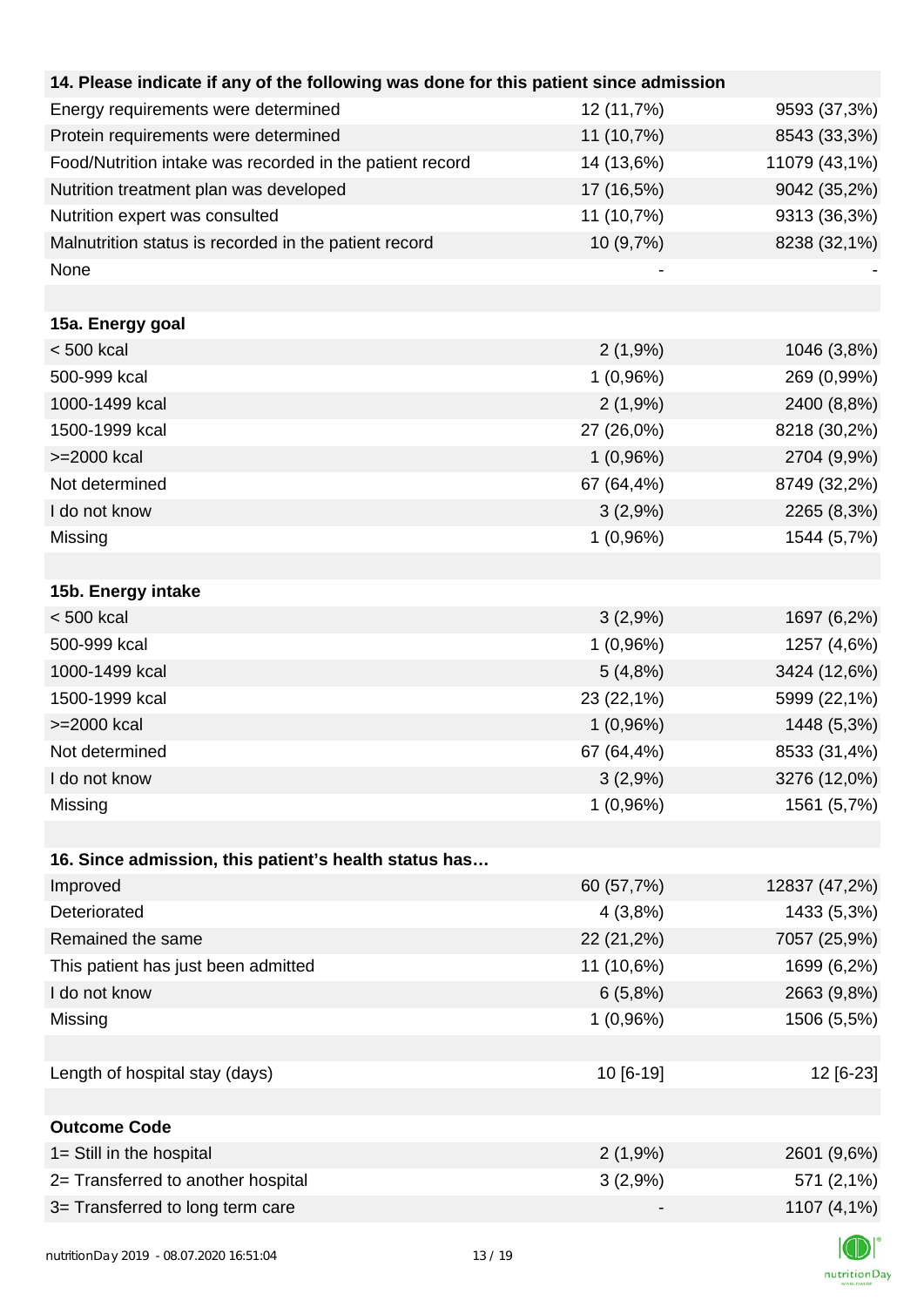| 4= Rehabilitation                    |            | 1222 (4,5%)   |
|--------------------------------------|------------|---------------|
| 5= Discharged home                   | 98 (94,2%) | 20149 (74,1%) |
| $6 = Death$                          | 1(0,96%)   | 845 (3,1%)    |
| $7 =$ Others                         |            | 507 (1,9%)    |
| Missing                              |            | 193 (0,71%)   |
|                                      |            |               |
| <b>Readmitted since ND</b>           |            |               |
| $1 = No$                             | 94 (92,2%) | 18115 (75,8%) |
| 2= Yes, same hospital planned        | 4(3,9%)    | 1637 (6,9%)   |
| 3= Yes, same hospital unplanned      | $2(2,0\%)$ | 1465 (6,1%)   |
| 4= Yes, different hospital planned   |            | 112 (0,47%)   |
| 5= Yes, different hospital unplanned |            | 112 (0,47%)   |
| 6= Unknown                           | $2(2,0\%)$ | 796 (3,3%)    |
| <b>Missing</b>                       |            | 1597 (6,7%)   |

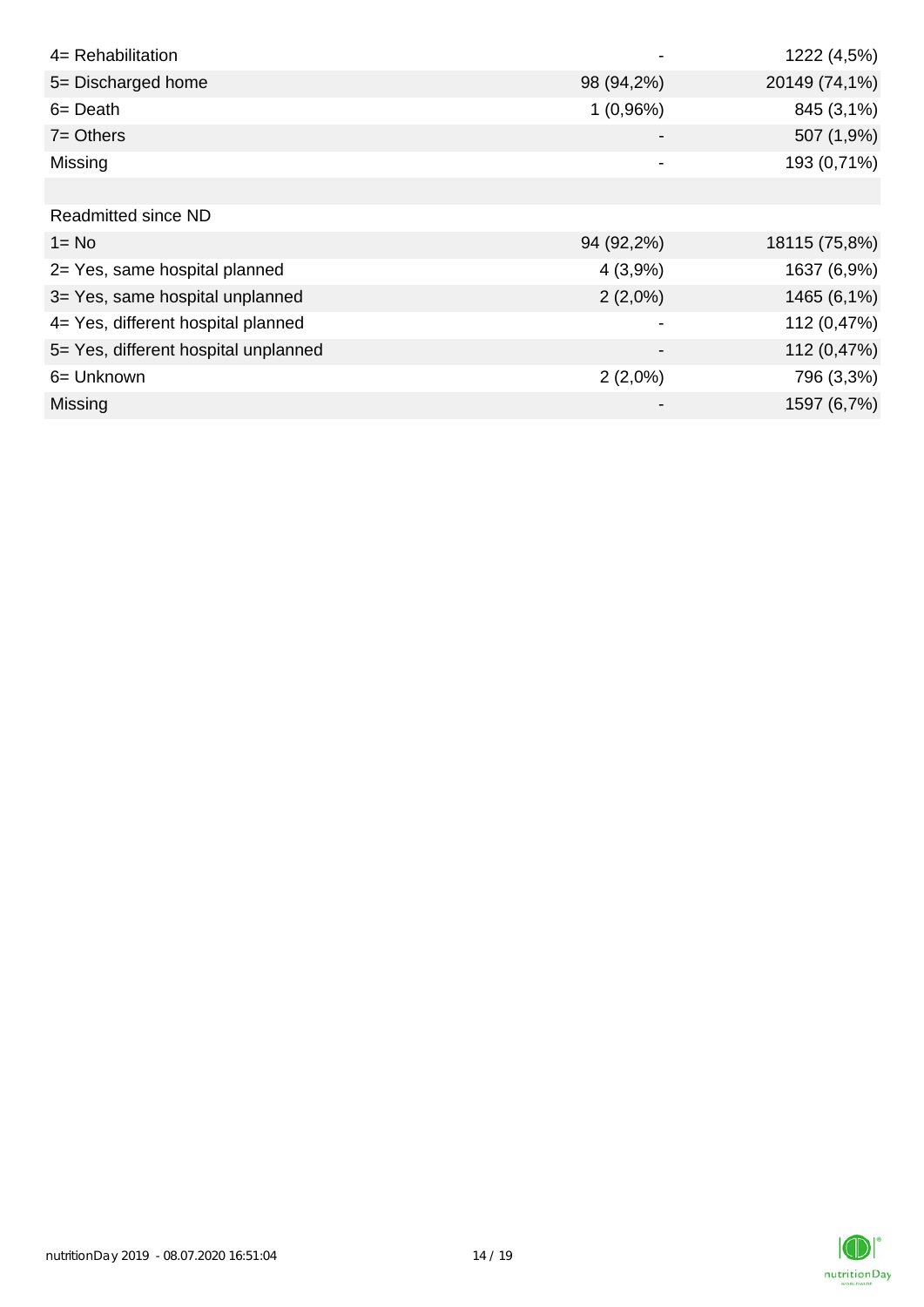|                                                                                   | <b>YOUR RESULTS</b> | <b>REFERENCE RESULTS</b> |
|-----------------------------------------------------------------------------------|---------------------|--------------------------|
|                                                                                   |                     |                          |
| 1. What are your typical dietary habits?                                          |                     |                          |
| No special dietary habits                                                         | 83 (80,6%)          | 17526 (66,5%)            |
| I am vegetarian                                                                   |                     | 510 (1,9%)               |
| I adhee to a vegan diet                                                           |                     | 193 (0,73%)              |
| I eat gluten-free diet                                                            |                     | 244 (0,93%)              |
| I avoid added sugars                                                              | 6(5,8%)             | 3934 (14,9%)             |
| I avoid carbohydrates                                                             | 5(4,9%)             | 1502 (5,7%)              |
| I eat a low fat-diet                                                              | 8(7,8%)             | 2899 (11,0%)             |
| I am lactose intolerant                                                           | 5(4,9%)             | 946 (3,6%)               |
| Other special diet due to intolerances/allergies                                  | 1(0,97%)            | 469 (1,8%)               |
| Other                                                                             | 5(4,9%)             | 1854 (7,0%)              |
| No answer given                                                                   | 4(3,9%)             | 1891 (7,2%)              |
| 2. Where did you live before your current hospital admission?                     |                     |                          |
| At home                                                                           | 89 (86,4%)          | 22025 (83,6%)            |
| In a nursing home or other live-in facility                                       |                     | 836 (3,2%)               |
| I was transferred from another hospital                                           | 8(7,8%)             | 1411 (5,4%)              |
| Other                                                                             | 6(5,8%)             | 374 (1,4%)               |
| Missing                                                                           |                     | 1694 (6,4%)              |
|                                                                                   |                     |                          |
| 3. In general, are you able to walk?                                              |                     |                          |
| Yes                                                                               | 53 (51,5%)          | 16014 (60,8%)            |
| Yes, with someone's help                                                          | 17 (16,5%)          | 2580 (9,8%)              |
| Yes, independently using a cane, walker, or crutches                              | 8(7,8%)             | 3466 (13,2%)             |
| No, I have a wheelchair                                                           | 3(2,9%)             | 1033 (3,9%)              |
| No, I am bedridden                                                                | 20 (19,4%)          | 1462 (5,6%)              |
| Missing                                                                           | 2(1,9%)             | 1785 (6,8%)              |
| 4. In general, how would you say your health is?                                  |                     |                          |
| Very good                                                                         | 6(5,8%)             | 1854 (7,0%)              |
| Good                                                                              | 44 (42,7%)          | 8966 (34,0%)             |
| Fair                                                                              | 38 (36,9%)          | 9409 (35,7%)             |
| Poor                                                                              | 9(8,7%)             | 3513 (13,3%)             |
| Very poor                                                                         |                     | 824 (3,1%)               |
| Missing                                                                           | 6(5,8%)             | 1774 (6,7%)              |
|                                                                                   |                     |                          |
| 5. Over the last 12 months prior to your current hospital admission approximately |                     |                          |

| how many times have you seen a doctor?                                               | $3[0-8]$  | $5 [2-10]$ |
|--------------------------------------------------------------------------------------|-----------|------------|
| how many times have you been admitted to the<br>hospital (Emergency room, any ward)? | $1$ [0-1] | $1$ [0-2]  |

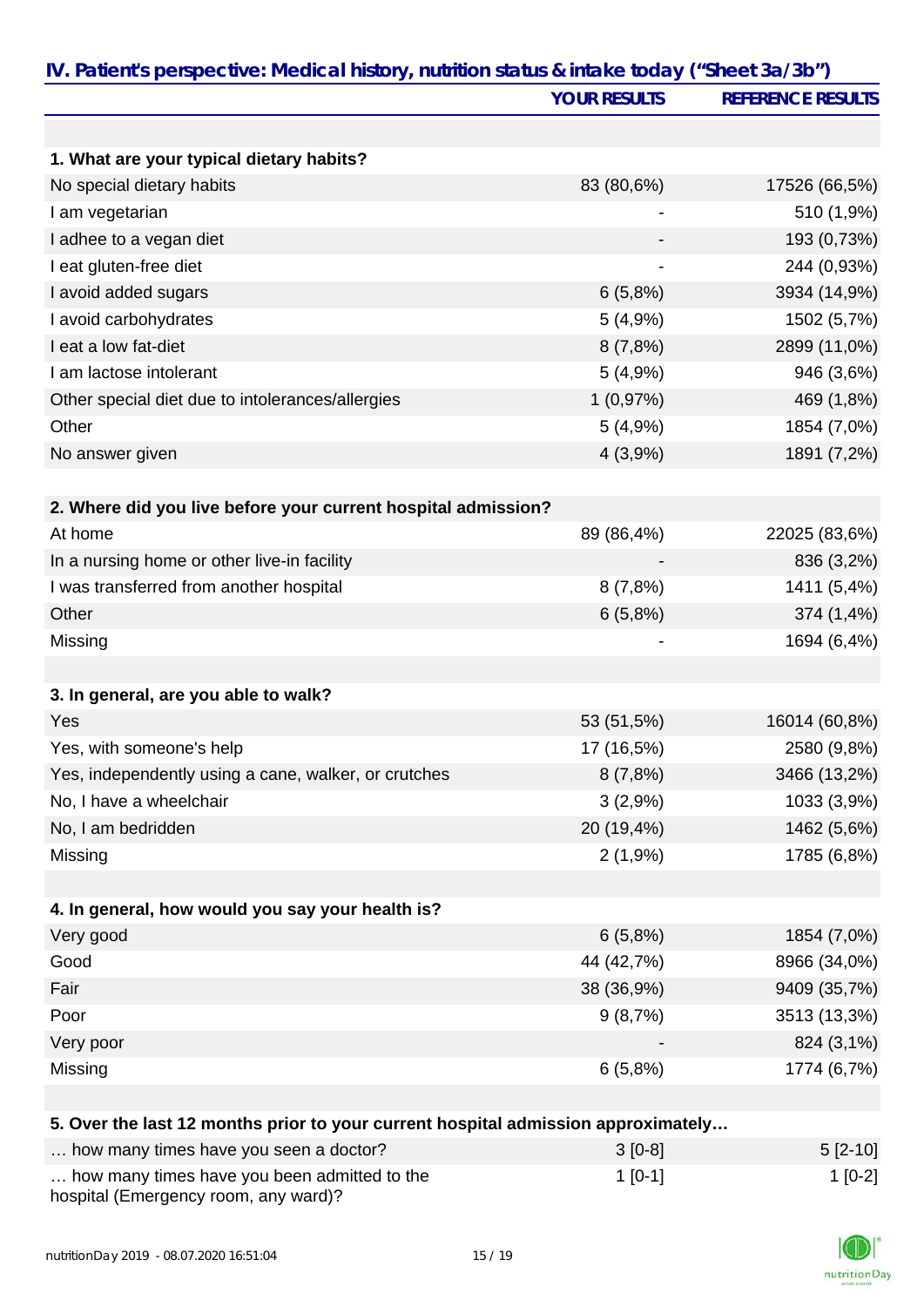| how many nights in total have you spent in hospital? | $1$ [0-7] | $5[0-15]$ |
|------------------------------------------------------|-----------|-----------|
|------------------------------------------------------|-----------|-----------|

| 6. How many different medications do you take routinely each day (prior to hospitalisation)? |            |               |
|----------------------------------------------------------------------------------------------|------------|---------------|
| $1 - 2$                                                                                      | 24 (23,3%) | 4936 (18,7%)  |
| $3-5$                                                                                        | 9(8,7%)    | 6672 (25,3%)  |
| More than 5                                                                                  | 3(2,9%)    | 7906 (30,0%)  |
| None                                                                                         | 55 (53,4%) | 3926 (14,9%)  |
| I do not know                                                                                | 10 (9,7%)  | 1077 (4,1%)   |
| Missing                                                                                      | 2(1,9%)    | 1823 (6,9%)   |
|                                                                                              |            |               |
| 7. Do you have health insurance?                                                             |            |               |
| Yes, private insurance only                                                                  | 1(0,97%)   | 4253 (16,1%)  |
| Yes, public insurance only                                                                   | 32 (31,1%) | 12350 (46,9%) |
| Yes, both                                                                                    | 2(1,9%)    | 3229 (12,3%)  |
| None                                                                                         | 66 (64,1%) | 2938 (11,2%)  |
| I prefer not to answer                                                                       |            | 1314 (5,0%)   |
| Missing                                                                                      | 2(1,9%)    | 2256 (8,6%)   |
|                                                                                              |            |               |
| 8. What was your weight 5 years ago?                                                         | 72 [60-80] | 72 [60-85]    |
| I do not know                                                                                | 72 (69,9%) | 6267 (23,8%)  |
|                                                                                              |            |               |
| 9a. Have you lost weight within the last 3 months?                                           |            |               |
| Yes, intentionally                                                                           | 4(3,9%)    | 2468 (9,4%)   |
| Yes, unintentionally                                                                         | 42 (40,8%) | 10065 (38,2%) |
| No, my weight stayed the same                                                                | 13 (12,6%) | 7869 (29,9%)  |
| No, I gained weight                                                                          | 14 (13,6%) | 2857 (10,8%)  |
| I do not know                                                                                | 28 (27,2%) | 2512 (9,5%)   |
| Missing                                                                                      | 2(1,9%)    | 569 (2,2%)    |
|                                                                                              |            |               |
| 9b. If yes, how many kg did you lose?                                                        | $7[4-10]$  | $6[4-10]$     |
| I do not know                                                                                | 10 (21,7%) | 1997 (15,9%)  |
|                                                                                              |            |               |
| 10. Did you know about your hospitalisation two days                                         | 38 (37,6%) | 9602 (40,6%)  |
| before admission? (Yes)                                                                      |            |               |
|                                                                                              |            |               |
| 11. Please indicate if you                                                                   |            |               |
| were weighed at admission                                                                    | 64 (62,1%) | 14112 (57,4%) |
| were informed about your nutrition status                                                    | 9(8,7%)    | 8364 (34,3%)  |
| were informed about nutrition care options                                                   | 9(8,7%)    | 7769 (31,9%)  |
| received special nutrition care                                                              | 16 (15,7%) | 7463 (30,7%)  |
|                                                                                              |            |               |
| 12. How well have you eaten in the week before you were admitted to the hospital?            |            |               |

| 3(2,9%)    | 1163 (4,4%)   |
|------------|---------------|
| 69 (67,6%) | 15832 (60,4%) |
|            |               |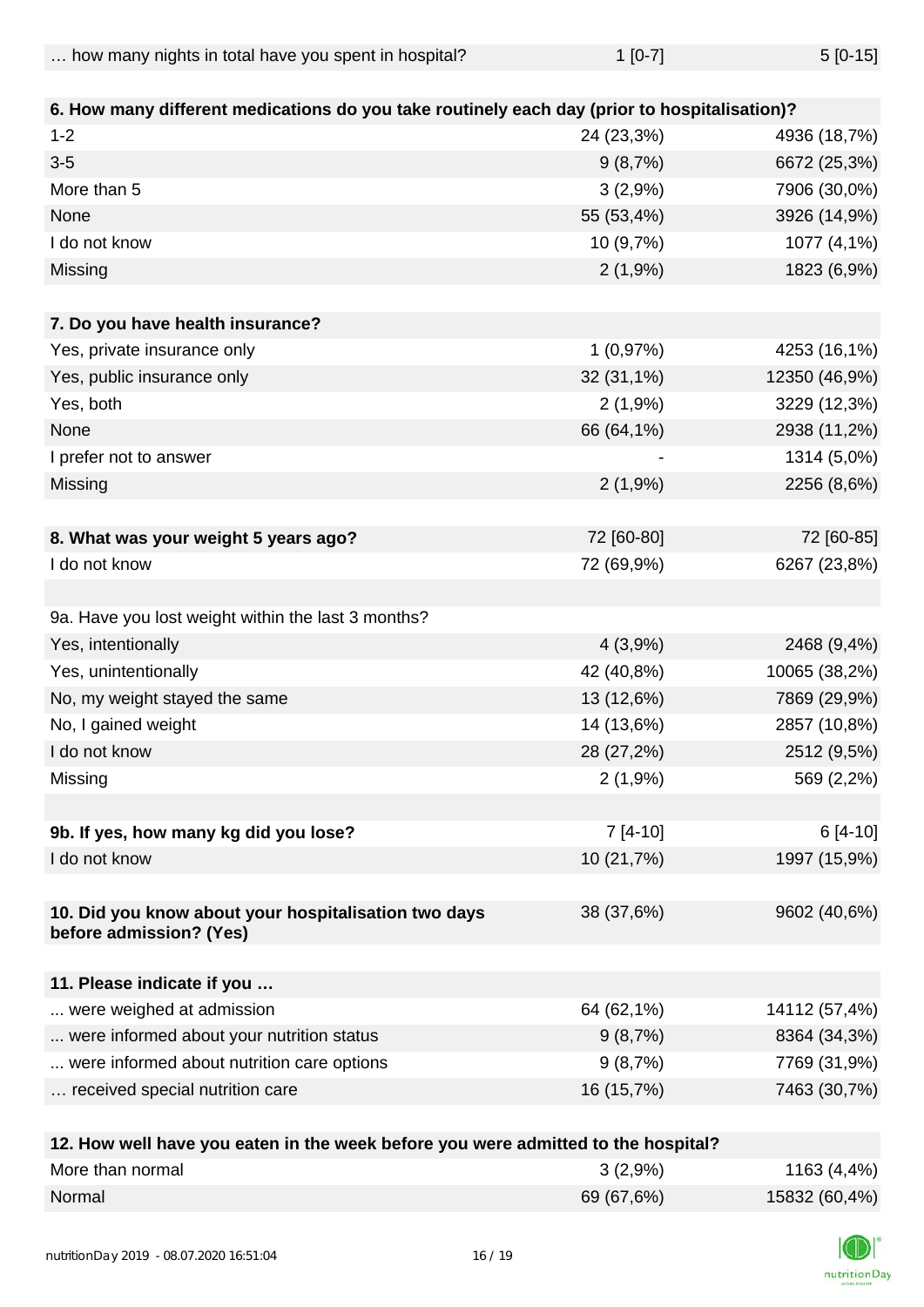| About 3/4 of normal                                                            | 8(7,8%)     | 2728 (10,4%)  |
|--------------------------------------------------------------------------------|-------------|---------------|
| About half of normal                                                           | 14 (13,7%)  | 3287 (12,5%)  |
| About a quarter to nearly nothing                                              | 8(7,8%)     | 2496 (9,5%)   |
| I do not know                                                                  |             | 264 (1,0%)    |
| Missing                                                                        |             | 443 (1,7%)    |
|                                                                                |             |               |
| 13. In general, how satisfied are you with the food at the hospital?           |             |               |
| Very satisfied                                                                 | 22 (21,6%)  | 6066 (23,1%)  |
| Somewhat satisfied                                                             | 30 (29,4%)  | 8166 (31,2%)  |
| <b>Neutral</b>                                                                 | 29 (28,4%)  | 4867 (18,6%)  |
| <b>Dissatisfied</b>                                                            | 10 (9,8%)   | 2103 (8,0%)   |
| Very dissatisfied                                                              | $2(2,0\%)$  | 726 (2,8%)    |
| I do not know                                                                  | 9(8,8%)     | 2021 (7,7%)   |
| Missing                                                                        |             | 2264 (8,6%)   |
|                                                                                |             |               |
| 14. Did you get any help with eating TODAY?                                    |             |               |
| Yes, from family or friends                                                    | 17 (16,7%)  | 2448 (9,3%)   |
| Yes, from hospital staff                                                       | 4(3,9%)     | 1670 (6,4%)   |
| <b>No</b>                                                                      | 76 (74,5%)  | 19193 (73,2%) |
| I do not know                                                                  | 1(0,98%)    | 302 (1,2%)    |
| Missing                                                                        | 4(3,9%)     | 2600 (9,9%)   |
|                                                                                |             |               |
| 15. Were you able to eat without interruption TODAY?                           | 67 (69,1%)  | 17231 (74,2%) |
| (Yes)                                                                          |             |               |
| 16a. Please indicate how much hospital food you ate for lunch or dinner TODAY: |             |               |
| About all                                                                      | 53 (52,0%)  | 12095 (46,1%) |
| 1/2                                                                            | 22 (21,6%)  | 6486 (24,7%)  |
| 1/4                                                                            | 10 (9,8%)   | 3353 (12,8%)  |
| Nothing                                                                        | 14 (13,7%)  | 3130 (11,9%)  |
| Missing                                                                        | 3(2,9%)     | 1149 (4,4%)   |
|                                                                                |             |               |
| 16b. The portion size of the meal I ordered TODAY was                          |             |               |
| Standard                                                                       | 67 (65,7%)  | 15979 (61,0%) |
| Smaller                                                                        | 13 (12,7%)  | 2367 (9,0%)   |
| Larger                                                                         | $2(2,0\%)$  | 1119 (4,3%)   |
| I do not know                                                                  | 12 (11,8%)  | 2429 (9,3%)   |
| Missing                                                                        | 8(7,8%)     | 4319 (16,5%)  |
|                                                                                |             |               |
| 17. If you did not eat everything of your meal, please tell us why:            |             |               |
| I did not like the type of food offered                                        | 9(19,6%)    | 2061 (15,9%)  |
| I did not like the smell/taste of the food                                     | $7(15,2\%)$ | 1569 (12,1%)  |
| The food did not fit my cultural/religious preferences                         |             | 143 (1,1%)    |
| The food was too hot                                                           |             | 59 (0,45%)    |

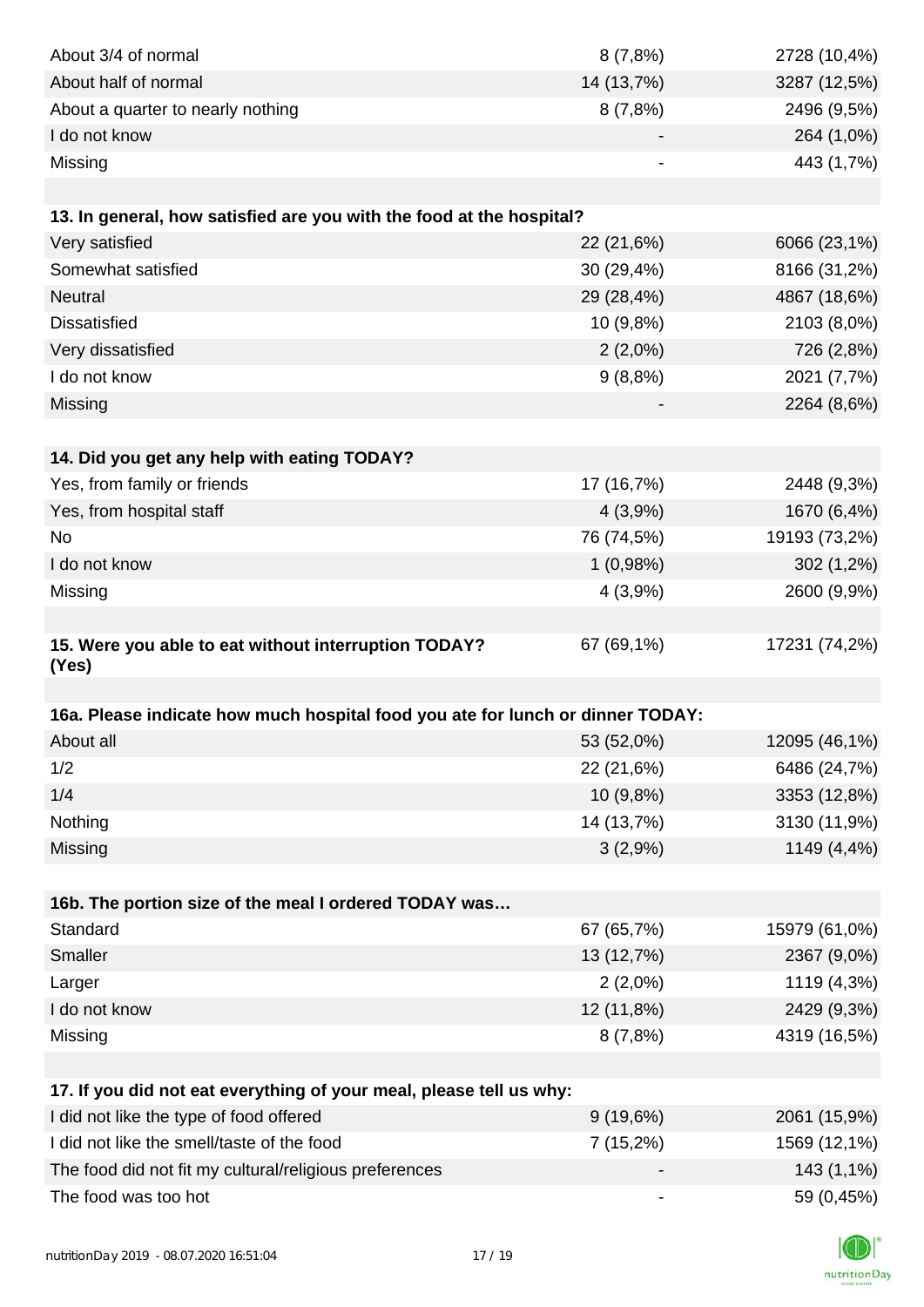|                          | 296 (2,3%)   |
|--------------------------|--------------|
| $\overline{\phantom{a}}$ | 96 (0,74%)   |
| $8(17, 4\%)$             | 2205 (17,0%) |
| 16 (34,8%)               | 3830 (29,5%) |
| $2(4,3\%)$               | 761 (5,9%)   |
| $3(6,5\%)$               | 1427 (11,0%) |
| $6(13,0\%)$              | 1029 (7,9%)  |
| $2(4,3\%)$               | 789 (6,1%)   |
| $2(4,3\%)$               | 208 (1,6%)   |
| 3(6,5%)                  | 1289 (9,9%)  |
| $5(10,9\%)$              | 766 (5,9%)   |
| $2(4,3\%)$               | 139 (1,1%)   |
| $3(6,5\%)$               | 1829 (14,1%) |
|                          |              |

| 18. Enter the number of glasses/cups of the drinks you consumed in the last 24 hours |            |              |
|--------------------------------------------------------------------------------------|------------|--------------|
| Water                                                                                | $2[1-3]$   | $3[2-5]$     |
| Tea                                                                                  | $0[0-1]$   | $1[0-2]$     |
| Coffee                                                                               | $0$ [0-0]  | $1[1-2]$     |
| <b>Milk</b>                                                                          | $0 [0-1]$  | $1[0-1]$     |
| Fruit juice                                                                          | $0$ [0-0]  | $1$ [0-2]    |
| Soft drinks                                                                          | $0 [0-0]$  | $0[0-1]$     |
| <b>Nutrition drink</b>                                                               | $0$ [0-0]  | $0[0-1]$     |
| Other                                                                                | $1$ [0-3]  | $0[0-1]$     |
|                                                                                      |            |              |
| 19a. Did you eat any food apart from hospital food<br><b>TODAY?</b>                  | 11 (11,6%) | 6580 (28,9%) |
|                                                                                      |            |              |
| 19b. If yes, what did you eat?                                                       |            |              |
| Sweet snacks                                                                         | $1(9,1\%)$ | 1928 (29,3%) |

| Salty snacks              | 3(27,3%)                 | 749 (11,4%)  |
|---------------------------|--------------------------|--------------|
| Homemade food             | $\overline{\phantom{a}}$ | 963 (14,6%)  |
| <b>Fruits</b>             | 7(63,6%)                 | 2551 (38,8%) |
| Dairy products            | $1(9,1\%)$               | 724 (11,0%)  |
| Food delivered/restaurant | $\qquad \qquad$          | 293 (4,5%)   |
| Sandwich                  | ۰                        | 421 (6,4%)   |
| Other                     | $\overline{\phantom{a}}$ | 1042 (15,8%) |

| 20. How has your food intake changed since your hospital admission? |              |               |  |  |
|---------------------------------------------------------------------|--------------|---------------|--|--|
| Increased                                                           | 19 (18,6%)   | 3706 (14,1%)  |  |  |
| Decreased                                                           | $31(30,4\%)$ | 7774 (29,7%)  |  |  |
| Stayed the same                                                     | 46 (45,1%)   | 10331 (39,4%) |  |  |
| I do not know                                                       | 5(4,9%)      | 1690 (6,4%)   |  |  |
| Missing                                                             | 1(0,98%)     | 2712 (10,3%)  |  |  |
|                                                                     |              |               |  |  |